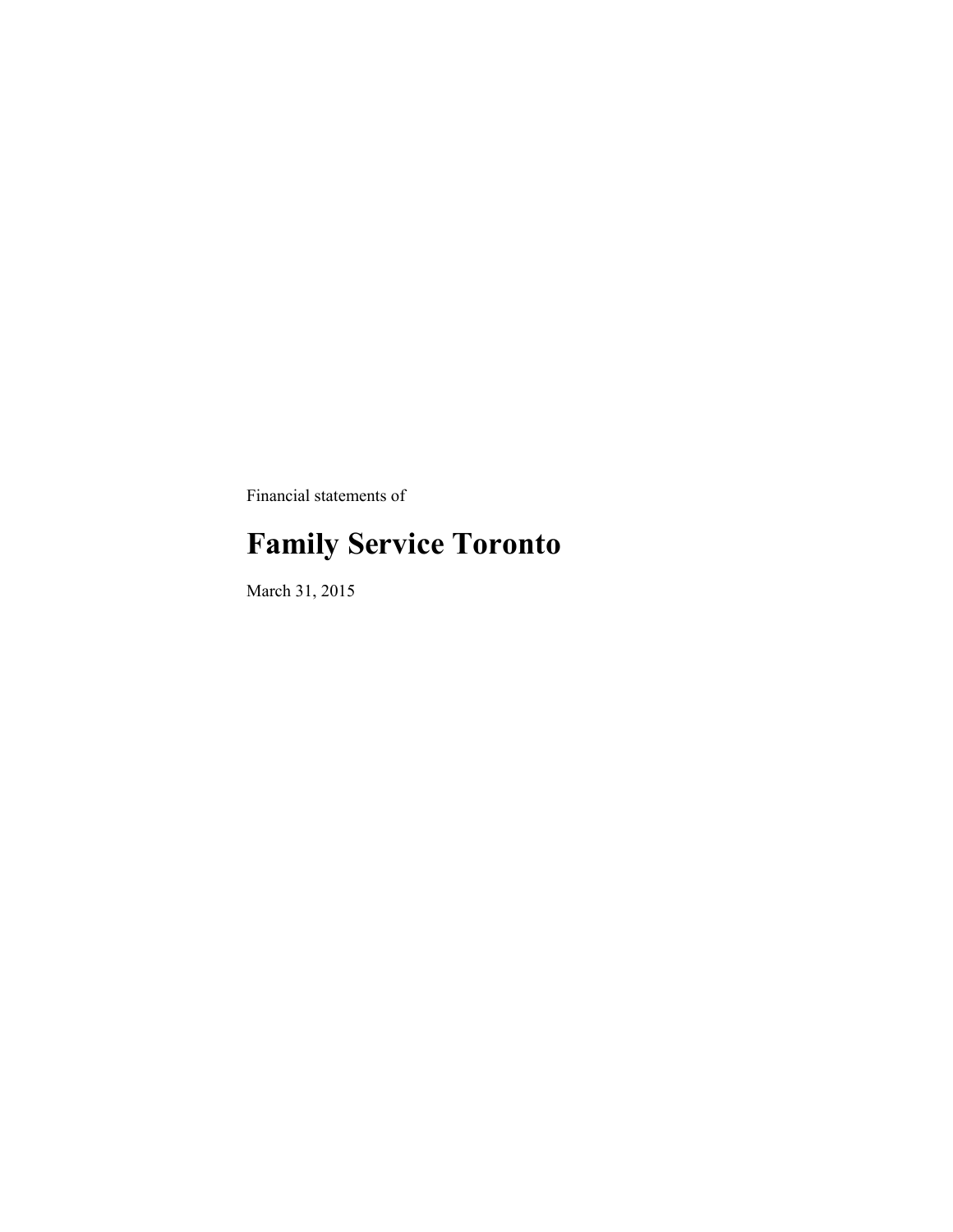# **Family Service Toronto**<br>March 31, 2015

### Table of contents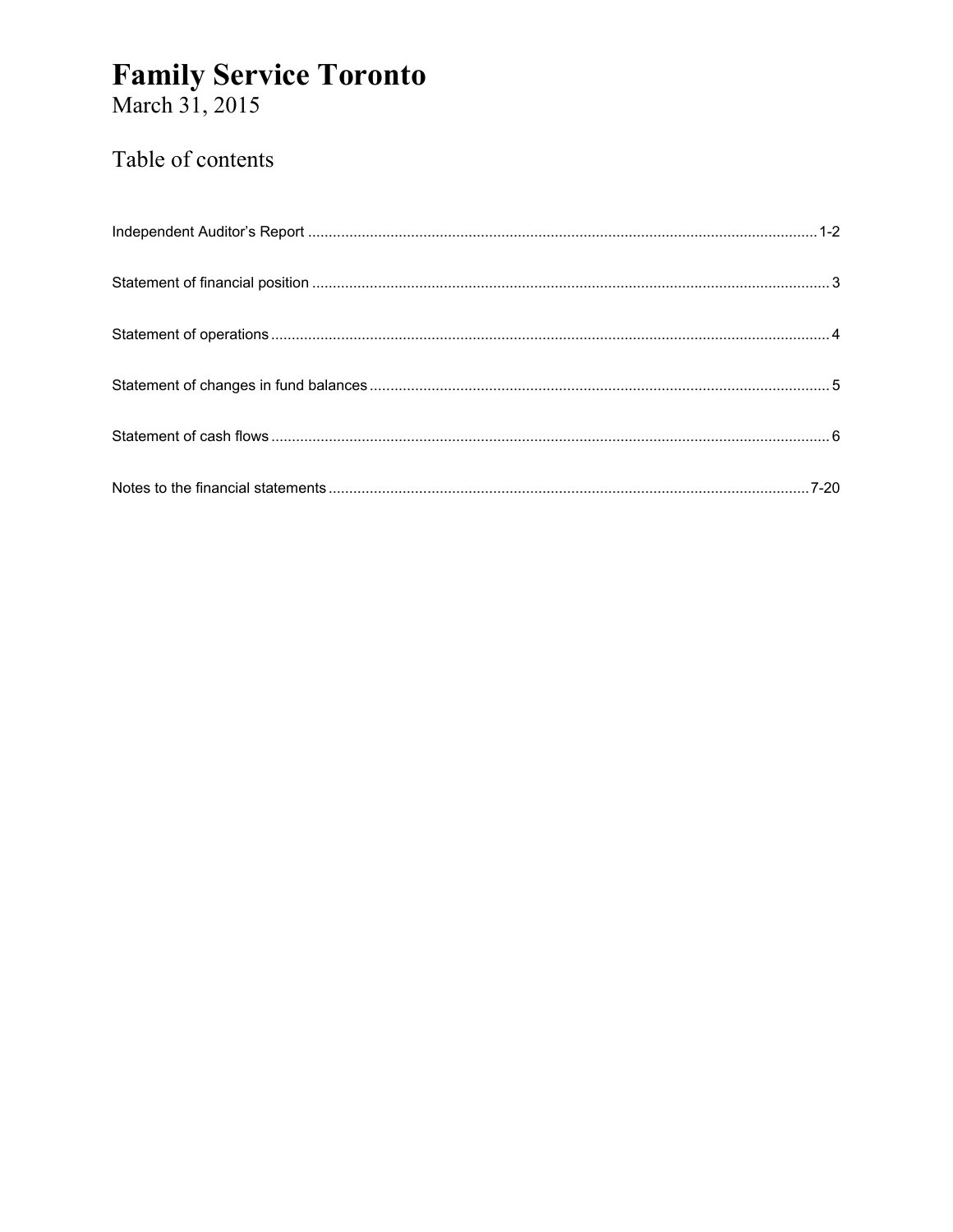

Deloitte LLP 5140 Yonge Street Suite 1700 Toronto ON M2N 6L7 Canada

Tel: 416-601-6150 Fax: 416-601-6151 www.deloitte.ca

### **Independent Auditor's Report**

To the Members of Family Service Toronto

We have audited the accompanying financial statements of Family Service Toronto ("FST"), which comprise the statement of financial position as at March 31, 2015, the statements of operations, changes in fund balances, and cash flows for the year then ended and a summary of significant accounting policies and other explanatory information.

#### **Management's Responsibility for the Financial Statements**

Management is responsible for the preparation and fair presentation of these financial statements in accordance with Canadian accounting standards for not-for-profit organizations, and for such internal control as management determines is necessary to enable the preparation of financial statements that are free from material misstatement, whether due to fraud or error.

#### **Auditor's Responsibility**

Our responsibility is to express an opinion on these financial statements based on our audit. We conducted our audit in accordance with Canadian generally accepted auditing standards. Those standards require that we comply with ethical requirements and plan and perform the audit to obtain reasonable assurance about whether the financial statements are free from material misstatement.

An audit involves performing procedures to obtain audit evidence about the amounts and disclosures in the financial statements. The procedures selected depend on the auditor's judgment, including the assessment of the risks of material misstatement of the financial statements, whether due to fraud or error. In making those risk assessments, the auditor considers internal control relevant to the entity's preparation and fair presentation of the financial statements in order to design audit procedures that are appropriate in the circumstances, but not for the purpose of expressing an opinion on the effectiveness of the entity's internal control. An audit also includes evaluating the appropriateness of accounting policies used and the reasonableness of accounting estimates made by management, as well as evaluating the overall presentation of the financial statements.

We believe that the audit evidence we have obtained is sufficient and appropriate to provide a basis for our audit opinion.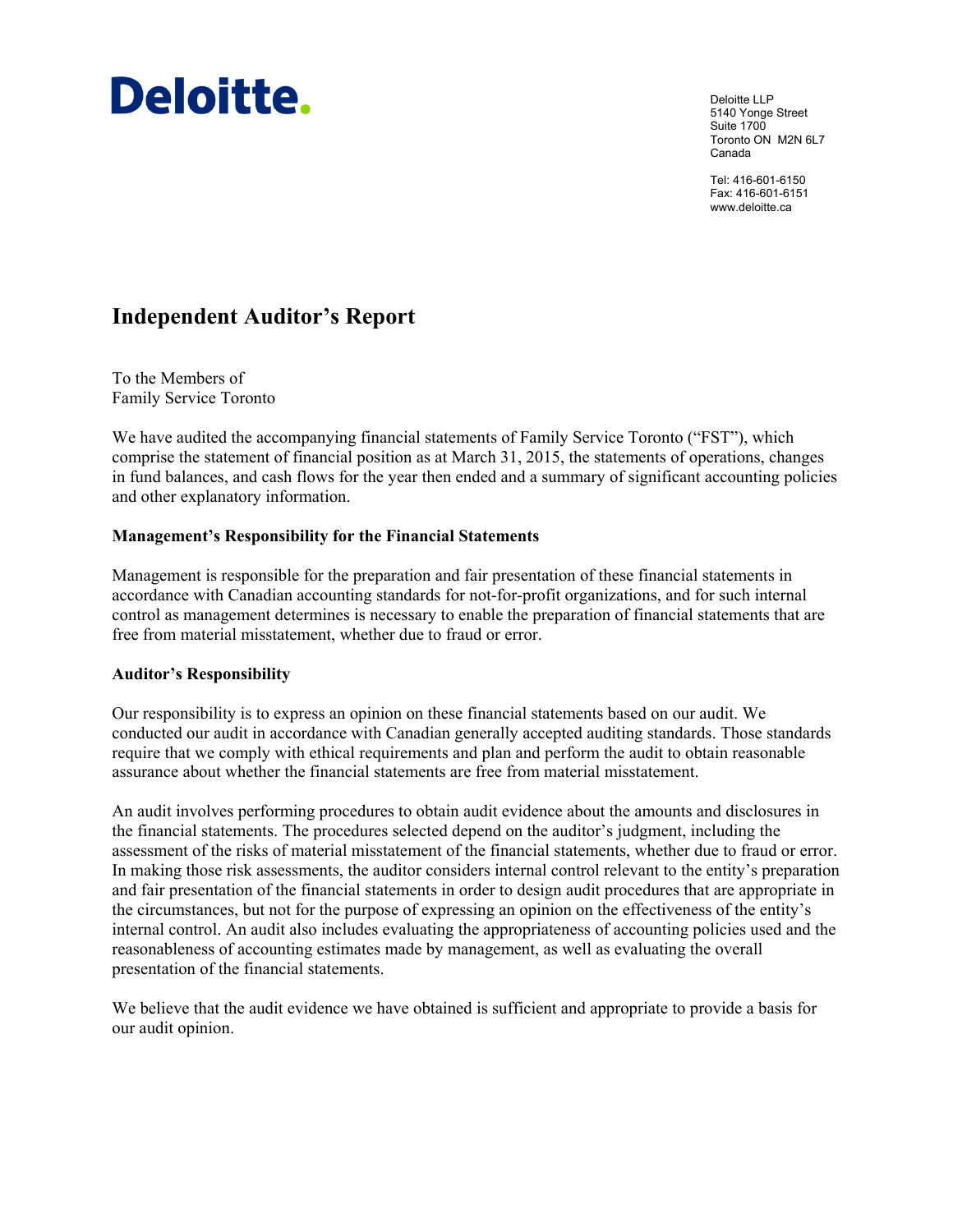#### **Opinion**

In our opinion, the financial statements present fairly, in all material respects, the financial position of FST as at March 31, 2015 and the results of its operations and its cash flows for the year then ended in accordance with Canadian accounting standards for not-for-profit organizations.

Deloitte LLP

Chartered Professional Accountants, Chartered Accountants Licensed Public Accountants June 10, 2015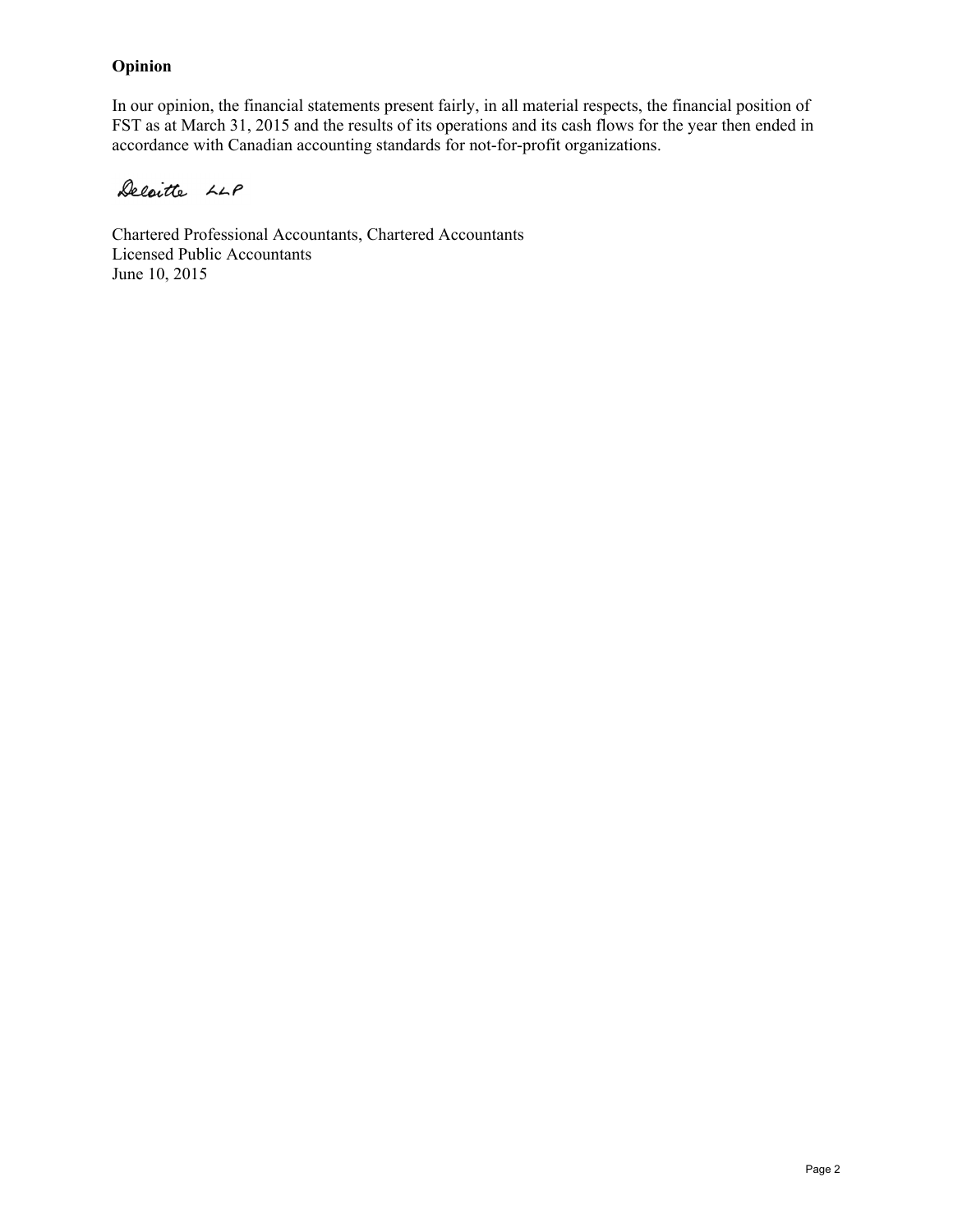Statement of financial position as at March 31, 2015

|                                                       |                |                    |                  | 2015         |                          |                          |                          | 2014       |
|-------------------------------------------------------|----------------|--------------------|------------------|--------------|--------------------------|--------------------------|--------------------------|------------|
|                                                       |                | <b>Capital and</b> |                  |              |                          | Capital and              |                          |            |
|                                                       | General        | Learning           | <b>Endowment</b> |              | General                  | Learning                 | Endowment                |            |
|                                                       | Fund           | Fund               | <b>Funds</b>     | <b>Total</b> | Fund                     | Fund                     | Funds                    | Total      |
|                                                       | \$             | \$                 | \$               | \$           | \$                       | \$                       | \$                       | \$         |
| <b>Assets</b>                                         |                |                    |                  |              |                          |                          |                          |            |
| <b>Current assets</b>                                 |                |                    |                  |              |                          |                          |                          |            |
| Cash                                                  | 1,398,637      | 3,495,385          |                  | 4,894,022    | 1,263,693                | 3,443,460                |                          | 4,707,153  |
| Grants and accounts receivable (Note 4)               | 1,731,669      |                    |                  | 1,731,669    | 1,304,878                | 5,544                    |                          | 1,310,422  |
| Deposit on purchase of interest in property (Note 22) |                | 300,000            |                  | 300,000      |                          |                          |                          |            |
| Prepaid expenses                                      | 307,186        |                    | $\blacksquare$   | 307,186      | 261,061                  | $\overline{\phantom{a}}$ | $\overline{\phantom{a}}$ | 261,061    |
|                                                       | 3,437,492      | 3,795,385          |                  | 7,232,877    | 2,829,632                | 3,449,004                | $\overline{\phantom{a}}$ | 6,278,636  |
| Investments (Note 3)                                  | $\blacksquare$ | $\blacksquare$     | 985,531          | 985,531      | $\overline{\phantom{a}}$ | $\sim$                   | 900,827                  | 900,827    |
| Capital assets (Note 5)                               |                | 2,224,976          |                  | 2,224,976    |                          | 1,828,580                |                          | 1,828,580  |
| Deferred property development costs (Note 6)          |                | 212,383            |                  | 212,383      |                          | 171,343                  |                          | 171,343    |
|                                                       | 3,437,492      | 6,232,744          | 985,531          | 10,655,767   | 2,829,632                | 5,448,927                | 900,827                  | 9,179,386  |
| <b>Liabilities</b>                                    |                |                    |                  |              |                          |                          |                          |            |
| <b>Current liabilities</b>                            |                |                    |                  |              |                          |                          |                          |            |
| Accounts payable and accrued charges (Note 7)         | 4,414,272      | 54,081             |                  | 4,468,353    | 2,316,508                | 31,311                   | 1,580                    | 2,349,399  |
| Inter-fund balances                                   | (864, 218)     | 852,465            | 11,753           |              | (293, 479)               | 291,386                  | 2,093                    |            |
| Deferred contributions (Notes 3 and 9)                | 404,689        |                    | 221,305          | 625,994      | 1,015,573                |                          | 192,752                  | 1,208,325  |
|                                                       | 3,954,743      | 906,546            | 233,058          | 5,094,347    | 3,038,602                | 322,697                  | 196,425                  | 3,557,724  |
| Long-term                                             |                |                    |                  |              |                          |                          |                          |            |
| Inter-fund Ioan payable/receivable (Note 8)           | 525,517        | (525, 517)         |                  |              | 314,510                  | (314, 510)               |                          |            |
| Deferred capital contributions (Note 9)               |                | 754,814            |                  | 754,814      |                          | 640,785                  |                          | 640,785    |
|                                                       | 4,480,260      | 1,135,843          | 233,058          | 5,849,161    | 3,353,112                | 648,972                  | 196,425                  | 4,198,509  |
| Commitments and contingencies (Notes 19 and 20)       |                |                    |                  |              |                          |                          |                          |            |
| <b>Fund balances</b>                                  |                |                    |                  |              |                          |                          |                          |            |
| Invested in capital assets (Note 11)                  |                | 1,470,162          |                  | 1,470,162    |                          | 1,187,795                |                          | 1,187,795  |
| Invested in property development project              |                | 212,383            |                  | 212,383      |                          | 171,343                  | $\overline{\phantom{a}}$ | 171,343    |
| Externally restricted (Note 10)                       |                |                    | 752,473          | 752,473      |                          |                          | 704,402                  | 704,402    |
| Internally restricted (Note 11)                       |                | 3,414,356          |                  | 3,414,356    |                          | 3,440,817                |                          | 3,440,817  |
| Unrestricted                                          | (1,042,768)    |                    |                  | (1,042,768)  | (523, 480)               |                          |                          | (523, 480) |
|                                                       | (1,042,768)    | 5,096,901          | 752,473          | 4,806,606    | (523, 480)               | 4,799,955                | 704,402                  | 4,980,877  |
|                                                       | 3,437,492      | 6,232,744          | 985,531          | 10,655,767   | 2,829,632                | 5,448,927                | 900,827                  | 9,179,386  |

Approved on behalf on the Board  $\blacksquare$  Director $\blacksquare$ Director

The accompanying notes to the financial statements are an integral part of this financial statement.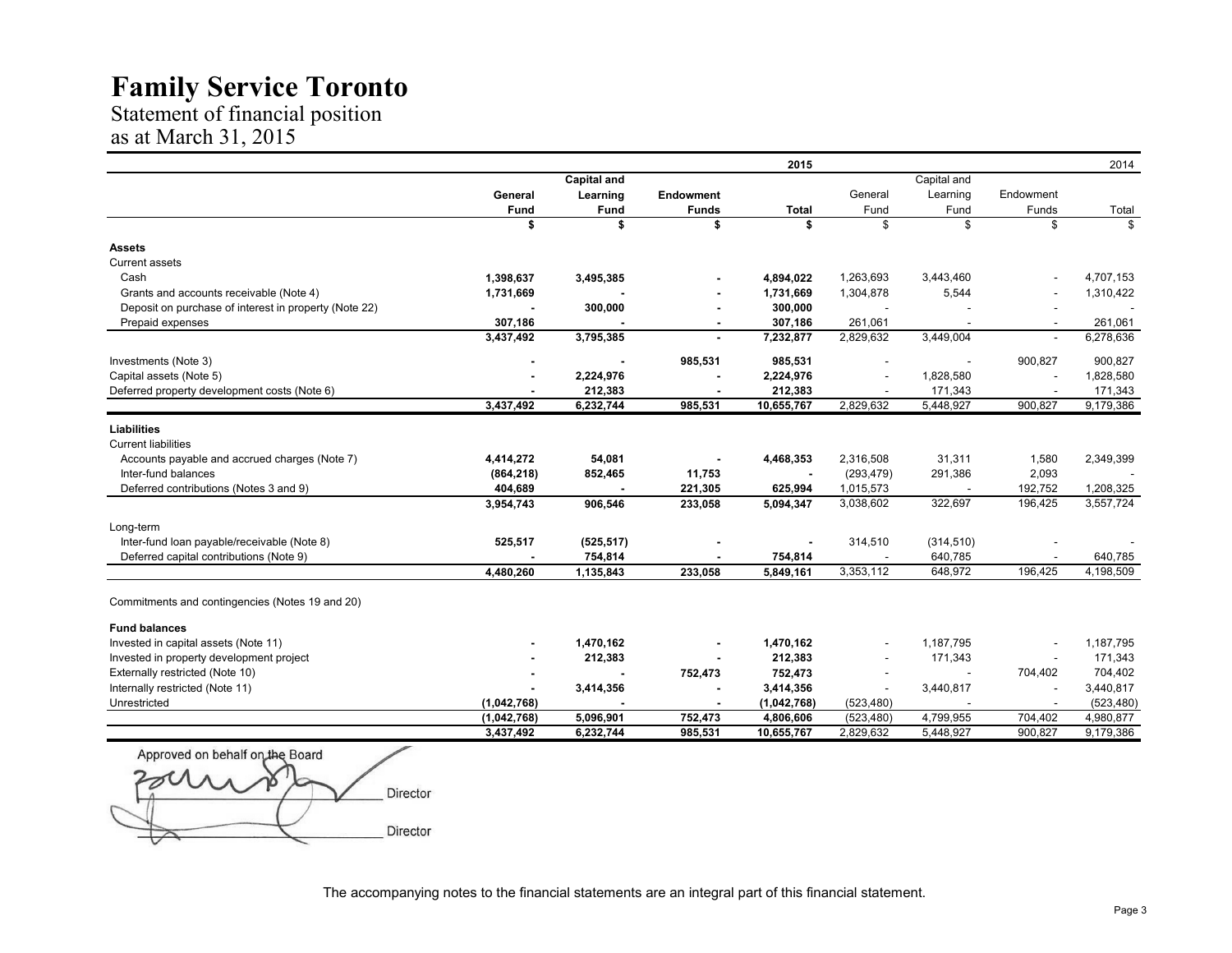### Statement of operations year ended March 31, 2015

|                                     |                          |                          |                          |                          | 2015         |             |           |                 |                          | 2014        |
|-------------------------------------|--------------------------|--------------------------|--------------------------|--------------------------|--------------|-------------|-----------|-----------------|--------------------------|-------------|
|                                     |                          |                          | <b>General Fund</b>      | <b>Capital and</b>       |              |             |           | General Fund    | Capital and              |             |
|                                     | Community                |                          | <b>Client purchase</b>   | Learning                 |              | Community   |           | Client purchase | Learning                 |             |
|                                     | programs                 | FSEAP (1)                | of service (2)           | Fund                     | <b>Total</b> | programs    | FSEAP(1)  | of service (2)  | Fund                     | Total       |
|                                     | \$                       | \$                       | \$                       | \$                       | \$           | \$          | \$        | \$              | \$                       | \$          |
| Revenue                             |                          |                          |                          |                          |              |             |           |                 |                          |             |
| Government (Note 12)                | 6,287,772                | $\blacksquare$           | 22, 158, 328             | $\overline{\phantom{a}}$ | 28,446,100   | 5,806,602   |           | 17,052,150      | ÷,                       | 22,858,752  |
| United Way                          |                          |                          |                          |                          |              |             |           |                 |                          |             |
| <b>Base allocation</b>              | 3,769,295                |                          |                          |                          | 3,769,295    | 3,769,295   |           |                 |                          | 3,769,295   |
| Other                               | 49,684                   |                          |                          |                          | 49,684       | 22,611      |           |                 |                          | 22,611      |
| Foundations and other agencies      | 350,854                  |                          | 261,206                  |                          | 612,060      | 377,265     |           | 230,691         |                          | 607,956     |
| Fees                                |                          |                          |                          |                          |              |             |           |                 |                          |             |
| Employee assistance program         |                          | 3,197,768                |                          | $\overline{\phantom{a}}$ | 3,197,768    |             | 3,368,719 |                 | ä,                       | 3,368,719   |
| Client                              | 139,269                  |                          |                          |                          | 139,269      | 175,762     |           |                 |                          | 175,762     |
| Membership, donations and bequests  | 225,686                  |                          |                          |                          | 225,686      | 108,863     |           |                 | $\overline{\phantom{a}}$ | 108,863     |
| Investment income (Note 3)          | 8,336                    | 1,148                    |                          | 39,228                   | 48,712       | 18,685      |           |                 | (7, 951)                 | 10,734      |
| Amortization of deferred capital    |                          |                          |                          |                          |              |             |           |                 |                          |             |
| contributions                       |                          |                          |                          | 348,460                  | 348,460      |             |           |                 | 165,545                  | 165,545     |
| Other                               | 76,317                   | 2,606                    |                          |                          | 78,923       | 81,710      |           |                 |                          | 81,710      |
|                                     | 10,907,213               | 3,201,522                | 22,419,534               | 387,688                  | 36,915,957   | 10,360,793  | 3,368,719 | 17,282,841      | 157,594                  | 31,169,947  |
| Expenses                            |                          |                          |                          |                          |              |             |           |                 |                          |             |
| Salaries                            | 7,244,154                | 1,557,885                |                          |                          | 8,802,039    | 7,128,055   | 1,700,847 |                 |                          | 8,828,902   |
| <b>Employee benefits</b>            | 1,270,578                | 261,353                  |                          | $\overline{\phantom{a}}$ | 1,531,931    | 1,350,961   | 319,383   |                 |                          | 1,670,344   |
| Client purchase of service          |                          |                          | 22,419,534               | $\overline{\phantom{a}}$ | 22,419,534   |             |           | 17,282,841      | $\overline{\phantom{a}}$ | 17,282,841  |
| Contracted services                 | 998,465                  | 850,247                  |                          | 220,915                  | 2,069,627    | 642,437     | 886,865   |                 | 131,997                  | 1,661,299   |
| <b>Building occupancy</b>           | 595,924                  | 210,233                  |                          | 1,771                    | 807,928      | 607,507     | 206,441   |                 | ÷,                       | 813,948     |
| Office and supplies                 | 482,043                  | 185,578                  |                          | $\blacksquare$           | 667,621      | 376,251     | 157,802   |                 | ä,                       | 534,053     |
| Transportation                      | 140,079                  | 16,683                   |                          | $\overline{\phantom{a}}$ | 156,762      | 86,350      | 27,405    |                 | ÷,                       | 113,755     |
| Promotion                           | 28,915                   | 58,241                   |                          | $\blacksquare$           | 87,156       | 45,198      | 43,746    |                 | $\sim$                   | 88,944      |
| Education and conferences           | 24,712                   | 3,156                    |                          | 12,970                   | 40,838       | 9,980       | 3,883     |                 | 27,535                   | 41,398      |
| Amortization                        | $\overline{\phantom{a}}$ |                          |                          | 375,538                  | 375,538      | $\sim$      |           |                 | 196,656                  | 196,656     |
| Other                               | 121,179                  | 58,146                   |                          |                          | 179,325      | 114,010     | 22,347    |                 | 1,000                    | 137,357     |
|                                     | 10,906,049               | 3,201,522                | 22,419,534               | 611,194                  | 37, 138, 299 | 10,360,749  | 3,368,719 | 17,282,841      | 357,188                  | 31,369,497  |
|                                     |                          |                          |                          |                          |              |             |           |                 |                          |             |
| Excess (deficiency) of revenue over |                          |                          |                          |                          |              |             |           |                 |                          |             |
| expenses before the undernoted      | 1,164                    |                          |                          | (223, 506)               | (222, 342)   | 44          |           |                 | (199, 594)               | (199, 550)  |
| Write off of deferred pension costs |                          |                          |                          |                          |              | (2,598,745) |           |                 | (97, 458)                | (2,696,203) |
| Pension settlement impact (Note 13) | $\blacksquare$           | $\overline{\phantom{0}}$ | $\overline{\phantom{0}}$ |                          |              |             |           |                 | (3,481,113)              | (3,481,113) |
| Excess (deficiency) of revenue over |                          |                          |                          |                          |              |             |           |                 |                          |             |
| expenses                            | 1,164                    |                          |                          | (223, 506)               | (222, 342)   | (2,598,701) |           |                 | (3,778,165)              | (6,376,866) |

(1) FSEAP is defined as Family Services Employee Assistance Program.

(2) FST administers these funds for clients on behalf of the Government of Ontario and Partner Agencies.

The accompanying notes to the financial statements are an integral part of this financial statement.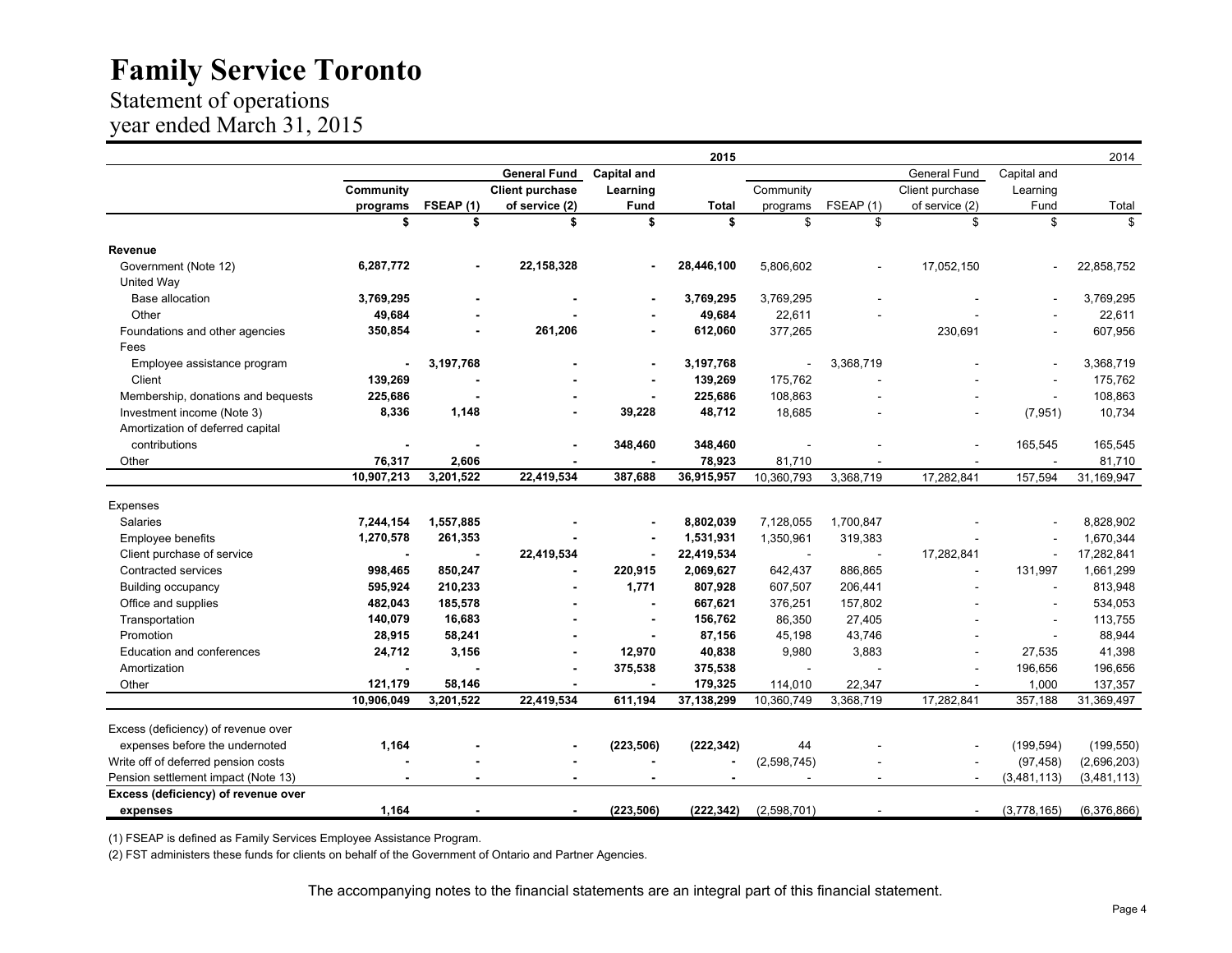### Statement of changes in fund balances

year ended March 31, 2015

|                               |                     |                  |                                  |            |                   | 2015           |                          |                 |                          |                           |                          |                          | 2014        |
|-------------------------------|---------------------|------------------|----------------------------------|------------|-------------------|----------------|--------------------------|-----------------|--------------------------|---------------------------|--------------------------|--------------------------|-------------|
|                               | General             |                  |                                  |            | <b>Endowment</b>  |                | General                  |                 |                          |                           |                          | Endowment                |             |
|                               | Fund                |                  | <b>Capital and Learning Fund</b> |            | <b>Funds</b>      |                | Fund                     |                 |                          | Capital and Learning Fund |                          | Funds                    |             |
|                               |                     | Invested in      |                                  |            |                   |                |                          | Invested in     | Invested in              |                           |                          |                          |             |
|                               |                     | property         | Invested in                      |            |                   |                |                          | defined benefit | property                 | Invested in               |                          |                          |             |
|                               |                     | development      | capital                          | Internally | <b>Externally</b> |                |                          | pension         | development              | capital                   | Internally               | Externally               |             |
|                               | <b>Unrestricted</b> | project (Note 6) | assets                           | restricted | restricted        | Total          | Unrestricted             | plan            | project (Note 6)         | assets                    | restricted               | restricted               | Total       |
|                               |                     |                  |                                  |            | \$                |                | \$                       | ж,              | \$                       | \$                        | \$                       | \$                       | \$          |
| Fund balances, beginning      |                     |                  |                                  |            |                   |                |                          |                 |                          |                           |                          |                          |             |
| of year                       | (523, 480)          | 171,343          | 1,187,795                        | 3,440,817  | 704,402           | 4,980,877      | 2,196,403                | 97,458          | 162,577                  | 1,218,906                 | 6,977,997                | 689,472                  | 11,342,813  |
| Excess (deficiency) of        |                     |                  |                                  |            |                   |                |                          |                 |                          |                           |                          |                          |             |
| revenue over expenses         | 1,164               |                  | (27,078)                         | (196, 428) | ۰.                | (222, 342)     | (2,598,701)              | (3,578,571)     | $\overline{\phantom{a}}$ | (31, 111)                 | (168, 483)               | $\overline{\phantom{a}}$ | (6,376,866) |
| Additions during              |                     |                  |                                  |            |                   |                |                          |                 |                          |                           |                          |                          |             |
| the year                      | (309, 445)          | 41,040           | 309,445                          | (41, 040)  |                   |                |                          |                 | 8,766                    | $\overline{\phantom{a}}$  | (8,766)                  |                          |             |
| Fund transfer (Note 13)       |                     | $\blacksquare$   | $\overline{\phantom{a}}$         |            | $\blacksquare$    | ٠              | $\overline{\phantom{a}}$ | 3,481,113       | $\overline{\phantom{a}}$ | $\sim$                    | (3,481,113)              | $\overline{\phantom{a}}$ |             |
| FSEAP Interfund Ioan (Note 8) | (211,007)           |                  | $\blacksquare$                   | 211,007    | $\blacksquare$    | $\blacksquare$ | (121, 182)               | ٠               | $\overline{\phantom{a}}$ | $\overline{\phantom{a}}$  | 121,182                  | $\overline{\phantom{a}}$ |             |
| Change in unrealized gain     |                     |                  |                                  |            |                   |                |                          |                 |                          |                           |                          |                          |             |
| in the endowment funds        |                     |                  |                                  |            | 48,071            | 48,071         |                          |                 |                          |                           | $\overline{\phantom{a}}$ | 14,930                   | 14,930      |
| Fund balances, end of year    | (1,042,768)         | 212,383          | 1,470,162                        | 3,414,356  | 752,473           | 4,806,606      | (523, 480)               |                 | 171,343                  | 1,187,795                 | 3,440,817                | 704,402                  | 4,980,877   |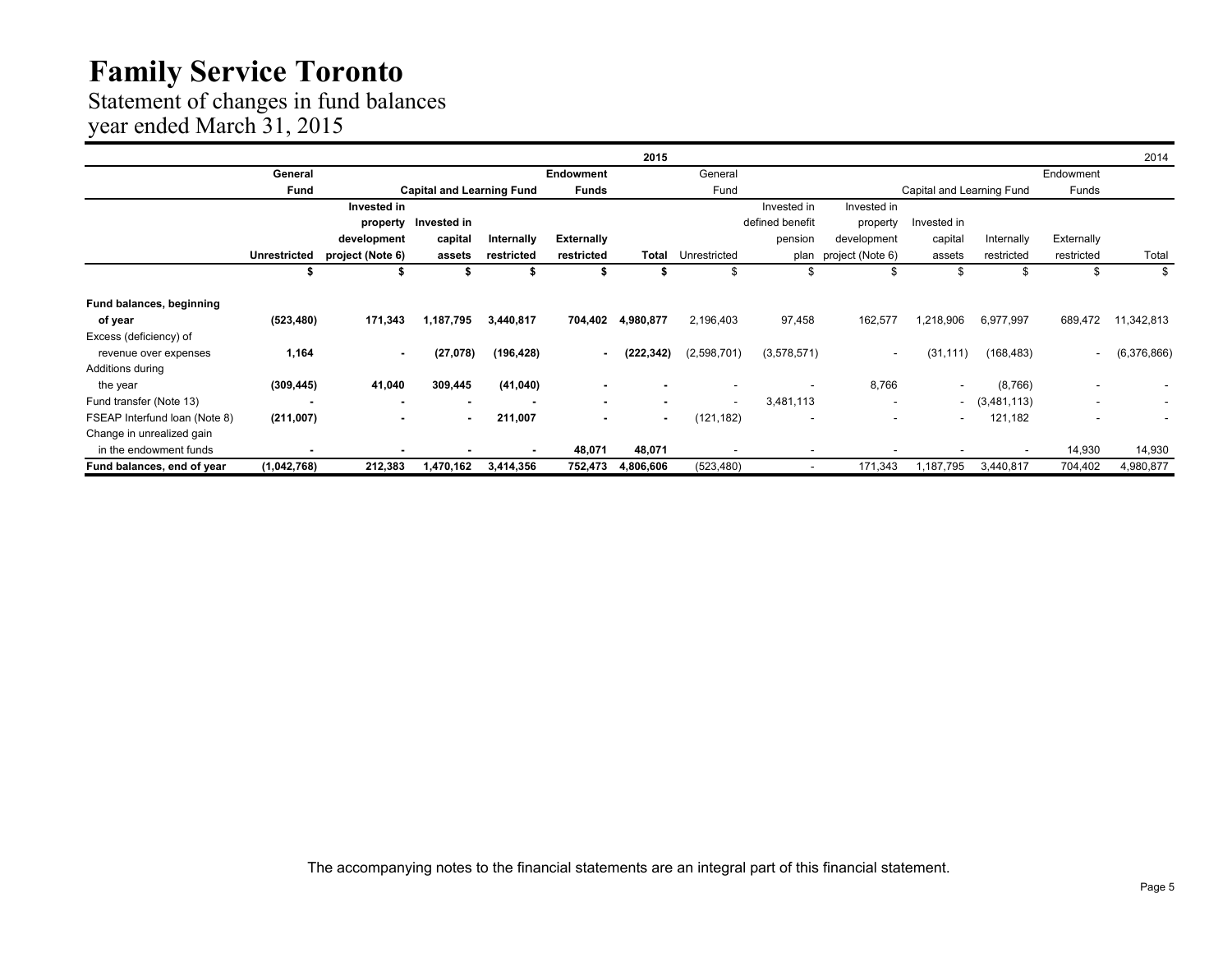# Statement of cash flows

year ended March 31, 2015

|                                                            | 2015          | 2014        |
|------------------------------------------------------------|---------------|-------------|
|                                                            | \$            | \$          |
| <b>Operating activities</b>                                |               |             |
| (Deficiency) excess of revenue over expenses               | (222, 342)    | (6,376,866) |
| Items not affecting cash                                   |               |             |
| Amortization of capital assets                             | 375,538       | 196,656     |
| Amortization of deferred capital contributions             | (348, 460)    | (165, 545)  |
| Actuarial pension expense (Note 13)                        |               | 109,987     |
| Write off of deferred pension costs                        |               | 2,696,203   |
|                                                            | (195, 264)    | (3,539,565) |
|                                                            |               |             |
| Changes in operating working capital items                 |               |             |
| Grants and accounts receivable                             | (421, 247)    | 48,428      |
| Prepaid expenses                                           | (46, 125)     | (88, 206)   |
| Accounts payable and accrued charges                       |               |             |
| General fund                                               | 2,097,764     | (205, 607)  |
| Capital and learning fund                                  | 22,770        | 6,192       |
| Endowment fund                                             | (1,580)       | 555         |
| Increase (decrease) in deferred contributions              |               |             |
| General fund                                               | (610, 884)    | 397,470     |
| Endowment fund                                             | 28,553        | 31,409      |
|                                                            | 873,987       | (3,349,324) |
| <b>Financing activities</b>                                |               |             |
| Deferred capital contributions*                            | 462,489       | 376,722     |
|                                                            |               |             |
| <b>Investing activities</b><br>Purchase of capital assets* |               |             |
|                                                            | (771, 934)    | (376, 722)  |
| Deposit on purchase of interest on property                | (300,000)     |             |
| Deferred property development costs (Note 6)               | (41, 040)     | (8,766)     |
| Proceeds from sale of investments                          | (36, 633)     | 46,981      |
|                                                            | (1, 149, 607) | (338, 507)  |
| Increase (decrease) in cash                                | 186,869       | (3,311,109) |
| Cash, beginning of year                                    | 4,707,153     | 8,018,262   |
| Cash, end of year                                          | 4,894,022     | 4,707,153   |
|                                                            |               |             |

\* (Includes gift-in-kind of \$Nil (2014 - \$127,296)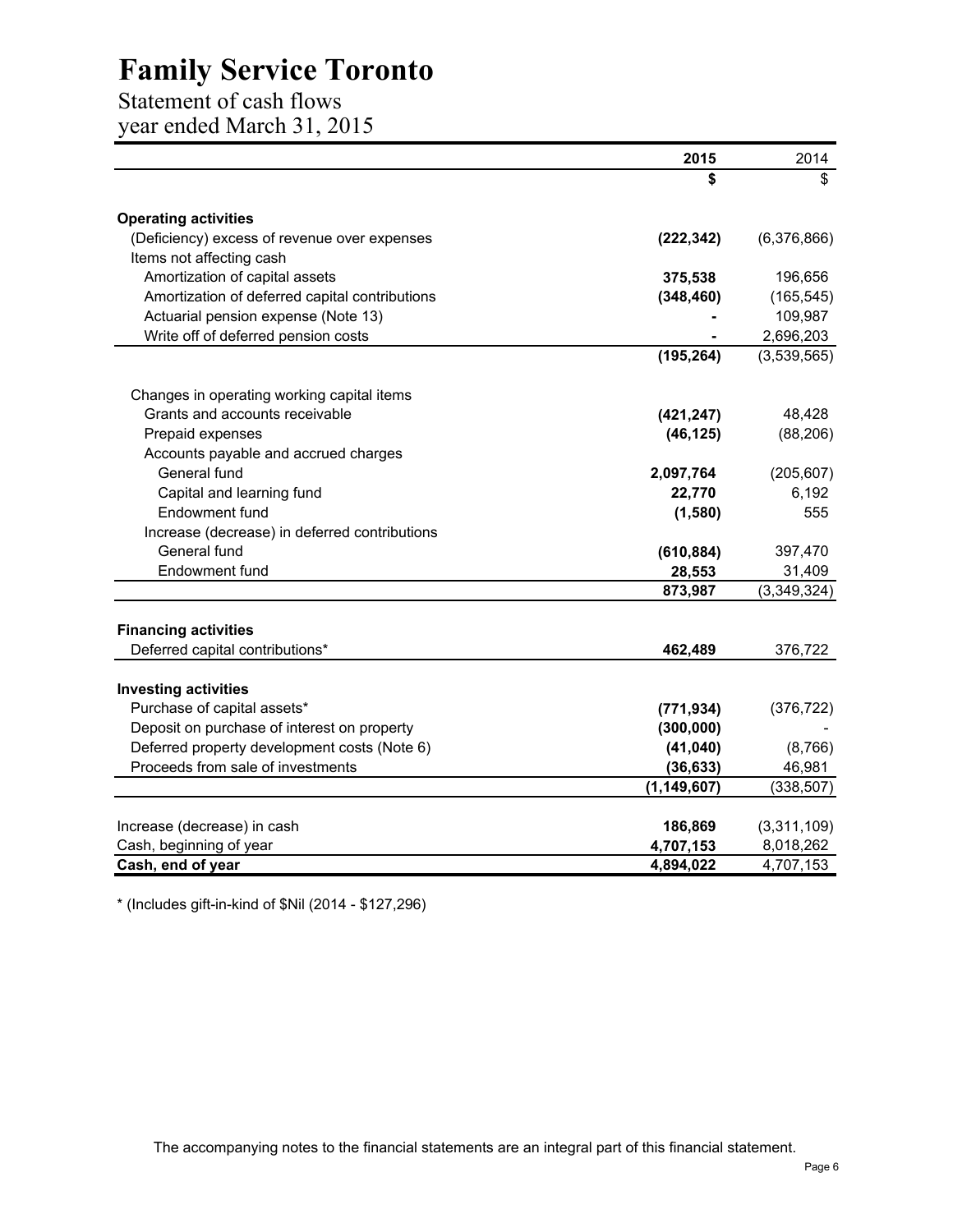# Notes to the financial statements

March 31, 2015

#### **1. Purpose of the Organization**

Family Service Toronto ("FST") strengthens individuals, families and communities through counselling, education, social action, advocacy and community development and works with partners to build a vibrant community social services sector. FST helps people face a wide variety of life challenges. For over 90 years, FST has been assisting families and individuals through counselling, community development, advocacy and public education programs. Services are available to everyone who lives or works in Toronto. FST is incorporated under the Ontario Corporations Act as a not-for-profit organization and is a registered charity under the Income Tax Act.

#### **2. Significant accounting policies**

These financial statements have been prepared in accordance with Canadian accounting standards for not-for-profit organizations using the deferral method of reporting contributions.

#### *Financial instruments*

Financial assets and financial liabilities are initially recognized at fair value when FST becomes a party to the contractual provisions of the financial instrument. Subsequently, all financial instruments are measured at amortized cost, except for investments traded in an active market which are measured at fair value. Any subsequent changes in fair value are recorded in the Statement of operations.

Fair value is determined directly from published price quotations in an active market. Transaction costs are expensed when incurred.

Financial assets measured at amortized cost are assessed at each reporting date for indication of impairment. If such impairment exists, the asset is written down and the resulting impairment loss is recognized in the Statement of operations.

#### *Fund accounting*

Revenues and expenses related to program delivery and administrative activities are reported in the General Fund.

Assets, liabilities, revenues and expenses relating to FST's current and future capital and special purpose requirements, as approved by the Board, are reflected in the Capital and Learning Fund.

Endowment contributions are reported in the Endowment Fund. All investment income earned on resources of the Endowment Fund have restrictions imposed by the contributors of the funds, and are reported as deferred contributions in the Endowment Fund.

The two internally restricted funds of the Capital Asset Fund and Learning and Innovation Fund were merged as of March 31, 2010. The merged fund is called Capital and Learning Fund. The original purpose of the two funds will be maintained, which is to support initiatives with breakthrough thinking in responding creatively and effectively to emerging community needs and to provide sufficient funds for required capital additions and significant repairs to property. The Board of Directors may approve other uses on an exceptional basis.

#### *Revenue recognition*

FST follows the deferral method of accounting for contributions.

Restricted contributions and donations are recognized as revenue of the appropriate fund in the year in which the related expenses are incurred. Unrestricted contributions are recognized as revenue of the appropriate fund when received or receivable if the amount to be received can be reasonably estimated and collection is reasonably assured.

Endowment contributions are recognized as direct increases in the Endowment Fund Balance. Investment income earned on endowed funds is restricted.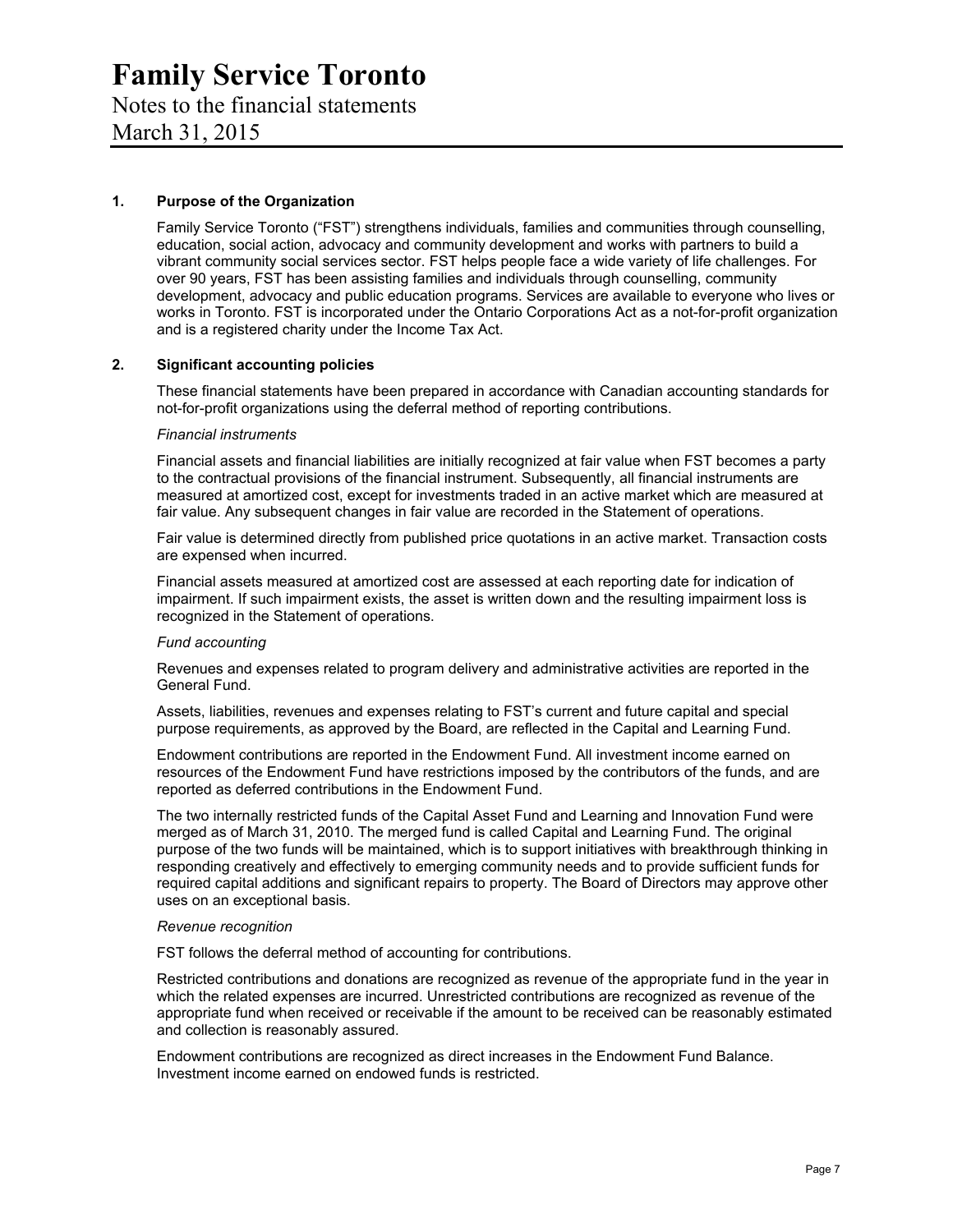#### **2. Significant accounting policies (continued)**

#### *Revenue recognition (continued)*

Restricted investment income is recognized as revenue of the appropriate fund in the year in which the related expenses are incurred. Unrestricted investment income is recognized as revenue in the General Fund when earned.

Investment income earned from the Capital and Learning Fund during the fiscal year with respect to purchase of capital assets is deferred and recognized as revenue in the year in which the related amortization expense is recognized.

#### *Capital assets and deferred capital contributions*

Purchased capital assets are recorded in the Capital and Learning Fund at cost. Contributed capital assets are recorded in the Capital and Learning Fund at fair value at the date of contribution. Amortization is provided on the straight-line basis over the assets' estimated useful lives, which for buildings is 40 years, for furniture and equipment and vehicles is five years, for computers is three years, for computer software is four years and for leasehold improvements is the term of the lease. Amortization is calculated once the capital asset is operational. Amortization expense is reported in the Capital and Learning Fund. When grants are received to pay for specific asset purchases, the grants are recorded as deferred capital contributions and are recognized in the Capital and Learning Fund as revenue over the estimated useful life of the asset.

#### *Cash*

Cash includes cash and short-term investments with maturities of three months or less from the date of acquisition.

#### *Pension costs*

Amounts charged or credited to revenue were determined by FST's consulting actuaries using the projected benefit method pro-rated on services.

Actuarial surpluses or deficiencies, together with actuarial gains and losses in excess of the "10% corridor" provided for in Section 3461 of the Chartered Professional Accountants of Canada's Handbook, were recognized over the expected average remaining service life. Contributions to the pension trust fund were made in accordance with the Financial Service Commission of Ontario's actuarial requirements.

The amendments to the pension plan that were effective September 30, 2008 for the non-unionized members and January 31, 2009 for the unionized members were treated as a curtailment, since the members were no longer earning defined benefits for future service under the pension plan following the amendments. Curtailment leads to a reduction in the accrued benefit obligation i.e. a curtailment gain, since following the amendments, the liabilities no longer reflect expected future salary increases. The impact of the curtailment was a reduction in the unamortized actuarial loss.

As noted in Note 13, the defined benefit portion of the pension plan was wound up effective as of June 30, 2012.

#### *Contributed services*

During the year, volunteers contributed 4,953 (2014 - 5,282) hours to assist FST in carrying out its activities. Because of the difficulty of determining their fair value, contributed services are not recognized in the financial statements.

#### *Use of estimates*

The preparation of financial statements in conformity with Canadian accounting standards for not-for-profit organizations requires management to make estimates and assumptions that affect the reported amounts of assets and liabilities and the disclosure of contingent assets and liabilities at the statement of financial position date and the reported amounts of revenues and expenses for the year then ended. Future actual results may differ from such estimates. Balances which require some degree of estimation and assumptions are investments, accrued liabilities and amortization of capital assets.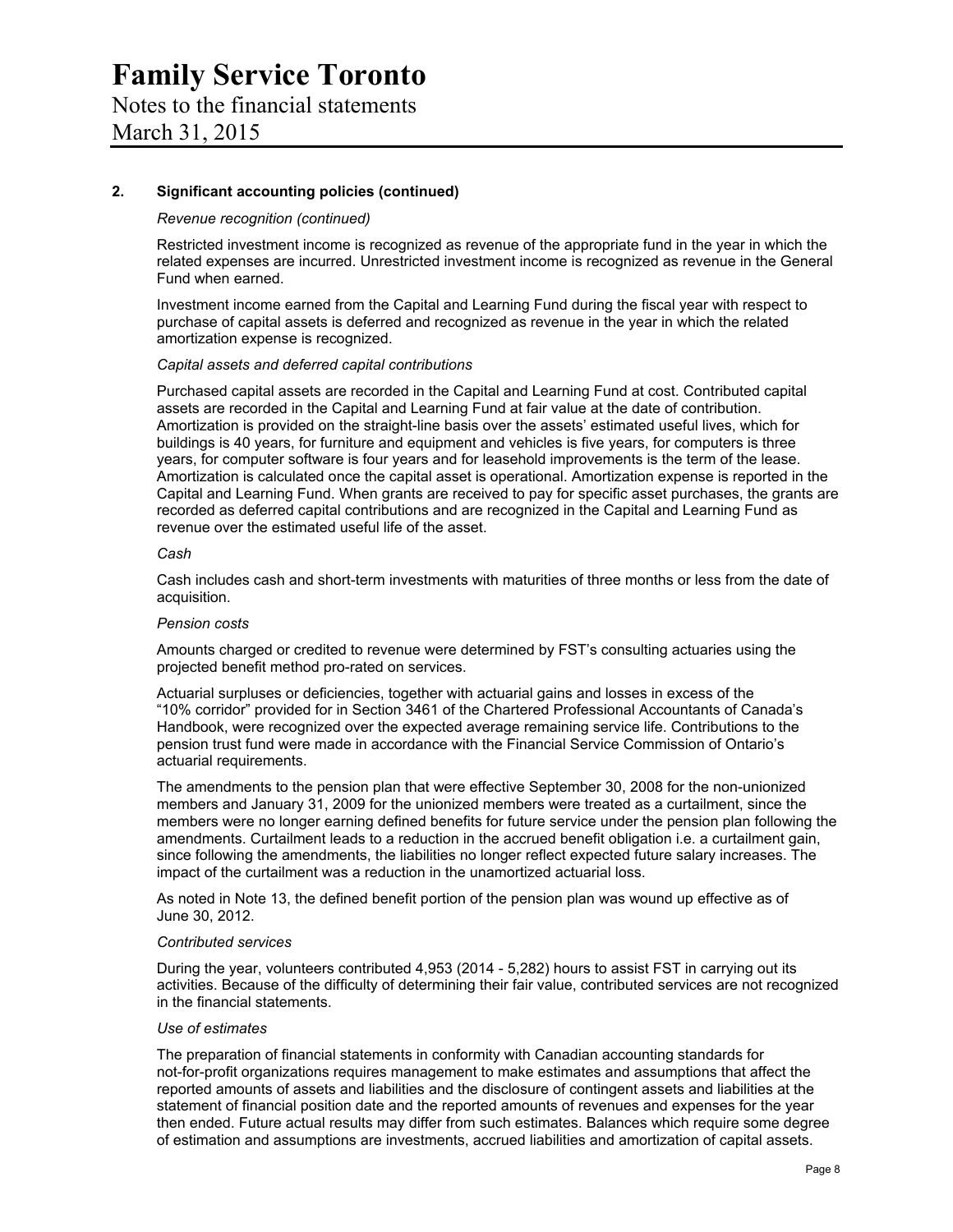#### **3. Investments and financial risk management**

FST's performance is subject to a number of risks which are managed using a number of tools and techniques. Details of these risks are provided below:

#### *Interest rate risk*

Interest rate risk refers to the consequences of interest rate changes on the value of FST's investments. Interest changes directly impact the fair value of fixed income securities held by FST. Interest rate changes will also have an indirect impact on the remaining assets of FST. Due to the nature of the operations of FST and related cash flows, asset mix decisions include consideration of differences in the interest rate sensitivity to FST's assets and liabilities.

#### *Credit risk*

Credit risk is the risk that one party to a financial instrument will fail to discharge an obligation and cause the other party to incur a financial loss. FST's Statement of Investment Policy, which is reviewed annually, defines permitted investments and provides guidelines and restrictions on acceptable investments, which minimize credit risk.

The maximum credit exposure of FST is represented by the fair value of the investments as presented on the Statement of financial position.

#### *Market risk*

Market risk is the risk that the value of an investment will fluctuate as a result of changes in market conditions, whether those changes are specific to an individual investment or factors affecting all securities traded in the market.

To mitigate the impact of market risk, FST invests in a diversified portfolio of investments, based on Board approved policies.

The table below summarizes the market value and the cost of the investments:

|                      |         | 2015              |         | 2014       |
|----------------------|---------|-------------------|---------|------------|
|                      | Cost    | <b>Fair value</b> | Cost    | Fair value |
|                      | \$      | S                 | \$      |            |
| Mutual funds         |         |                   |         |            |
| Cash                 | 638     | 638               |         |            |
| Bond fund            | 694,683 | 735,421           | 668,858 | 665,316    |
| Canadian equity fund | 196,741 | 249,472           | 186,571 | 235,511    |
|                      | 892,062 | 985,531           | 855,429 | 900,827    |

Total interest earned on endowment funds for the year was \$37,207 (2014 - \$28,093) which was recognized as a deferred contribution in the Endowment Fund (Note 9).

Total interest earned on the Capital and Learning Fund for the year was \$ 46,381 (2014 - \$57,929) of which \$7,153 (2014 - \$65,880) was recognized as a deferred capital contribution (Note 9).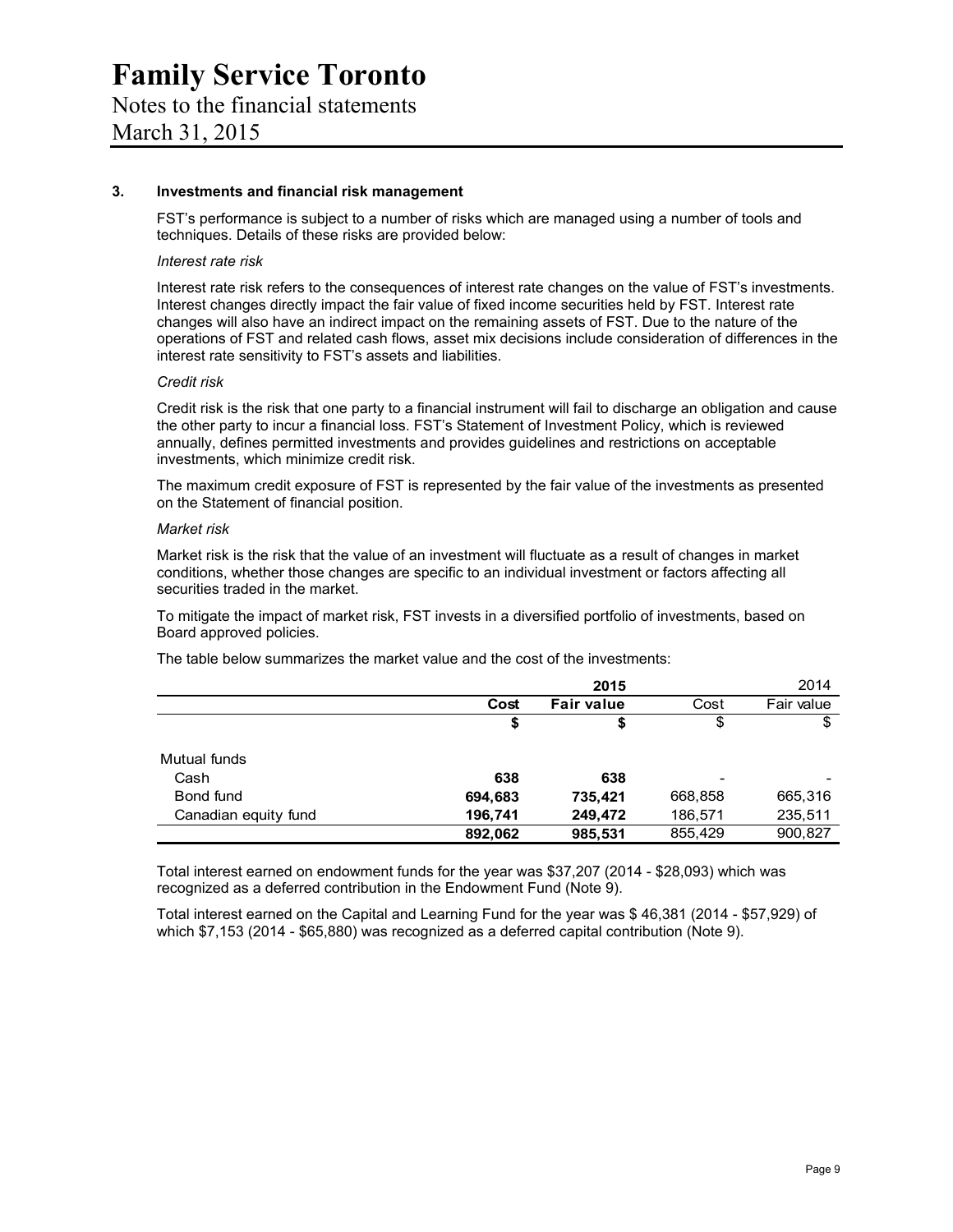### Notes to the financial statements March 31, 2015

#### **4. Grants and accounts receivable - General Fund**

|                                                         | 2015      | 2014      |
|---------------------------------------------------------|-----------|-----------|
|                                                         | \$        | \$        |
| Employee Assistance Program customers                   | 723,930   | 807,316   |
| Province of Ontario                                     | 482,194   | 20,727    |
| Government of Canada                                    | 133,843   | 102,155   |
| Canada Revenue Agency (Harmonized Sales Tax receivable) | 252,744   | 206,483   |
| City of Toronto                                         | 24,538    | 22,563    |
| The Etobicoke Children's Centre (WESAT)                 | 21,663    | 21,663    |
| Delisle Youth Services                                  | 39,780    | 54,288    |
| <b>Woodgreen Community Services</b>                     | 19,056    | 37,850    |
| Other                                                   | 33,921    | 31,833    |
|                                                         | 1,731,669 | 1.304.878 |

#### **5. Capital assets**

|                         |           |              | 2015      | 2014      |
|-------------------------|-----------|--------------|-----------|-----------|
|                         |           | Accumulated  | Net book  | Net book  |
|                         | Cost      | amortization | value     | value     |
|                         | \$        | \$           | \$        | \$        |
| Land                    | 592,100   | ۰            | 592,100   | 592,100   |
| <b>Buildings</b>        | 1,021,548 | 452,931      | 568,617   | 595,695   |
| Computers               | 152,484   | 141,056      | 11.428    | 8,520     |
| Furniture and equipment | 344,639   | 226,232      | 118,407   | 45,651    |
| Leasehold improvements  | 696,435   | 308,045      | 388,390   | 48.494    |
| Computer software       | 2,054,796 | 1,508,762    | 546,034   | 538,120   |
|                         | 4,862,002 | 2,637,026    | 2,224,976 | 1,828,580 |

#### **6. Deferred property development costs**

#### *355 Church Street property development project*

In 2008, the Board of Directors (the "Board") agreed to proceed with a strategy to develop its property located at 355 Church Street, Toronto, ON, into new office space for FST and FSEAP and residential condominiums. The Board approved an expenditure of up to \$20,000 from the capital fund for the first stage. Subsequently, the Board approved up to \$40,000 from the Capital and Learning Fund to proceed to the second stage of the process. In October 2010, the Board approved the expenses for the property development project to be taken from the Capital and Learning Fund, as needed, with the understanding that the expenses will be repaid from the proceeds of the property development project with appropriate interest so that the Fund is not eroded.

FST signed a purchase and sale agreement on October 20, 2011 (with subsequent amendments) for the development of the project.

In April of 2011, the Board approved the creation of a project account to track property development expenses for transparency on the face of FST's financial statements, and for an annual loan interest rate of 4.5% fixed over the expected term of the loan be calculated semi-annually for the payments made by the Capital and Learning Fund for the project, and that this be payable from the proceeds of the sale of the property.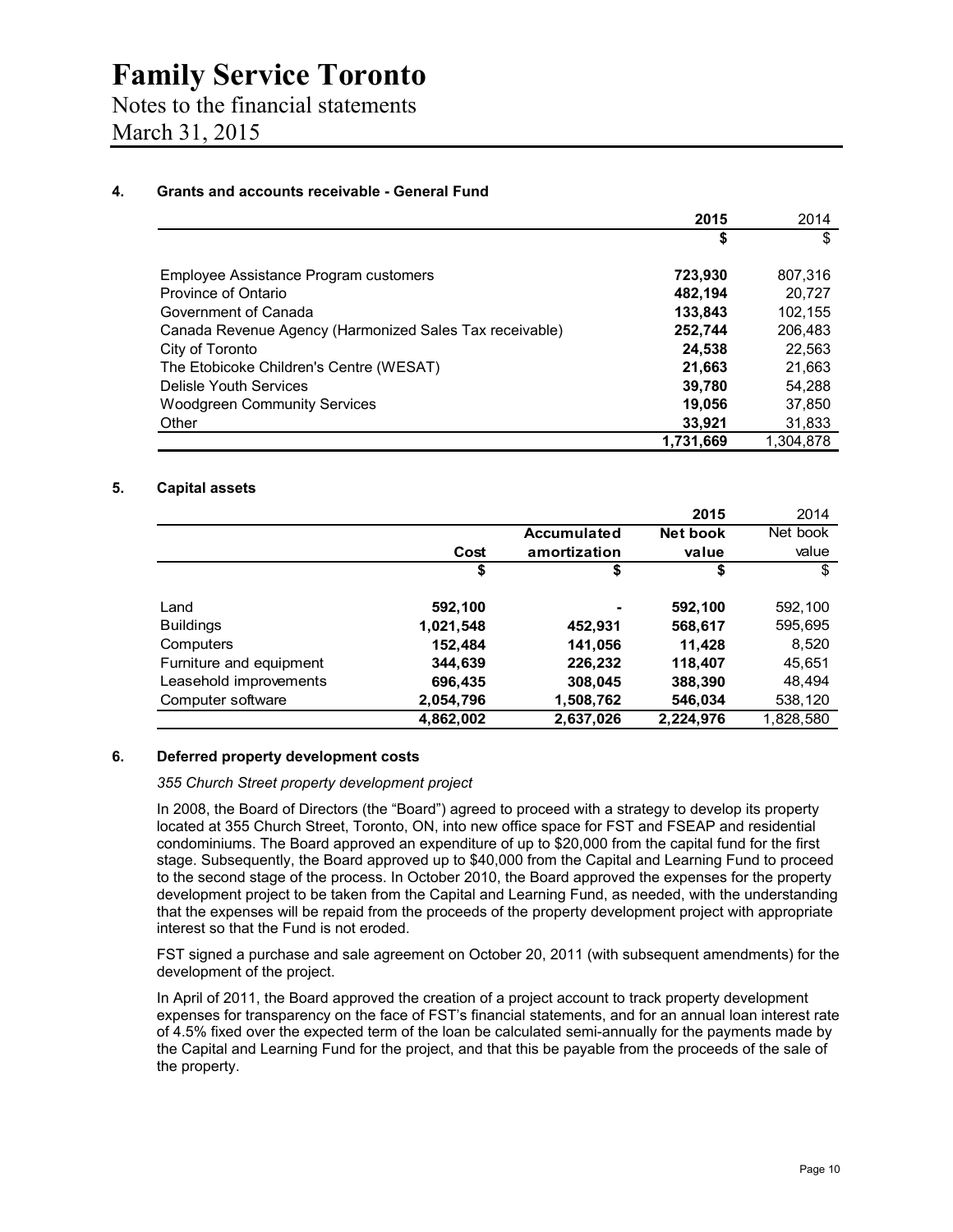#### **6. Deferred property development costs (continued)**

Amounts capitalized to the project are as follows:

| Up to 2011                   | 144,067 |
|------------------------------|---------|
| 2012                         | 92,125  |
| 2013                         | 26,385  |
| 2014                         | 8,766   |
| 2015                         | 41,040  |
|                              | 312,383 |
| Less: non-refundable deposit | 100,000 |
|                              | 212,383 |

In addition to the above, \$30,044 was expensed in 2011 bringing the total project cost to date to \$342,427.

In fiscal 2013, the developer partner made a non-refundable deposit of \$100,000 when the agreement was signed by FST. This amount was paid back towards the loan and offset against the deferred property development costs.

The development of the project commenced after March 31, 2015, and FST moved to new premises at that time.

#### **7. Government remittances**

The amounts outstanding with respect to government remittances as at March 31, 2015, were \$252,357 (2014 - \$234,639). These amounts are included in accounts payable and accrued charges.

#### **8. FSEAP interfund loan**

During 2007, a repayable loan of \$250,000 was extended from the Capital and Learning Fund for the development of new technology products for FSEAP. The balance at the end of the year was \$107,028.

The Board of Directors authorized repayable loans from the Capital and Learning Fund to offset FSEAP's deficits as follows:

|      | \$      |
|------|---------|
| 2008 | 177,804 |
| 2010 | 20,524  |
| 2014 | 121,182 |
| 2015 | 211,000 |

The loan repayment schedule has not been determined by the Board.

\$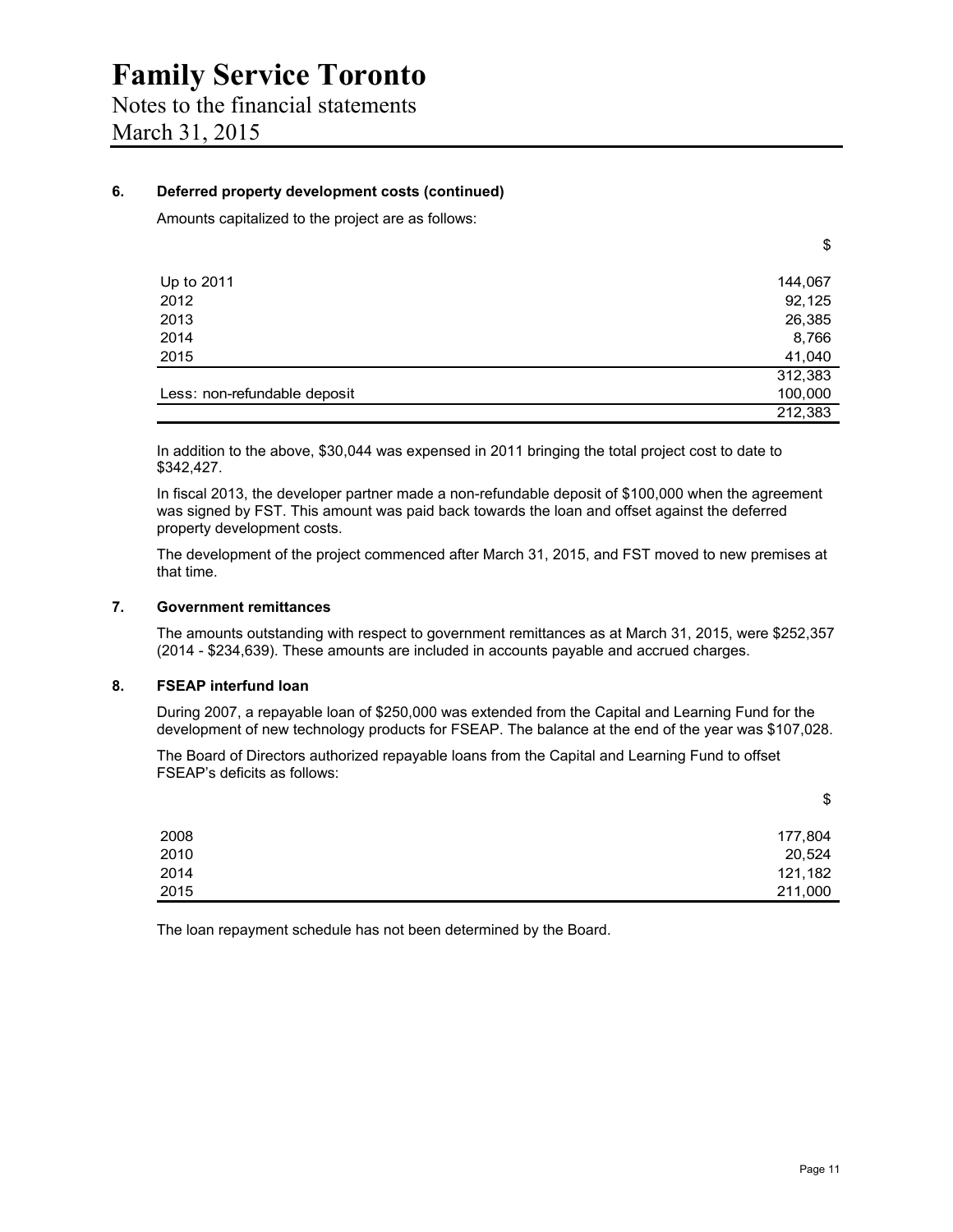### Notes to the financial statements March 31, 2015

**8. FSEAP interfund loan (continued)** 

|                              | 2015    | 2014    |
|------------------------------|---------|---------|
|                              | \$      | \$      |
| Product development loan     |         |         |
| Beginning and ending balance | 107,028 | 107,028 |
|                              |         |         |
| Deficit Ioans                |         |         |
| Beginning balance            | 207,482 | 86,300  |
| Interfund Ioan 2014          |         | 121,182 |
| Interfund Ioan 2015          | 211,007 |         |
| Ending balance               | 418,489 | 207,482 |
|                              | 525,517 | 314.510 |

#### **9. Deferred contributions and deferred capital contributions**

#### *(a) Deferred contributions*

#### General Fund

Deferred contributions reported in the General Fund relate to restricted operating funding received in the current and prior years that are to be used in a subsequent year. For example, grants received for work to be completed in the next fiscal year and retainers for future service to be provided to Employee Assistance Program clients are included in this category. In addition, unspent contributions which have externally imposed restrictions are also included.

The breakdown by source of revenue is as follows:

|                                                     | 2015    | 2014      |
|-----------------------------------------------------|---------|-----------|
|                                                     | \$      | \$        |
| Government of Canada                                | 24,810  |           |
| Province of Ontario                                 | 83,716  | 621,344   |
| Deferred interest and special purpose contributions | 102,132 | 102,132   |
| Foundations                                         | 78,156  | 150,480   |
| Other agencies                                      | 36,669  | 49,357    |
| Special purpose contributions                       | 56,767  | 64,767    |
| Employee assistance program                         | 13,491  | 15,477    |
| Other                                               | 8,948   | 12,016    |
|                                                     | 404.689 | 1,015,573 |

#### Endowment Funds

Deferred contributions reported in the Endowment Fund represent unspent restricted investment income net of investment management fees earned on the various endowment funds.

|                                            | 2015      | 2014    |
|--------------------------------------------|-----------|---------|
|                                            | S         | \$      |
| Beginning balance                          | 192.752   | 161.343 |
| Interest earned for the year (Note 3)      | 37,207    | 28.093  |
| Realized gain (loss) on sale of investment | 1.636     | 5.816   |
| Interest recognized from prior years       | (10, 290) | (2,500) |
| Ending balance                             | 221,305   | 192,752 |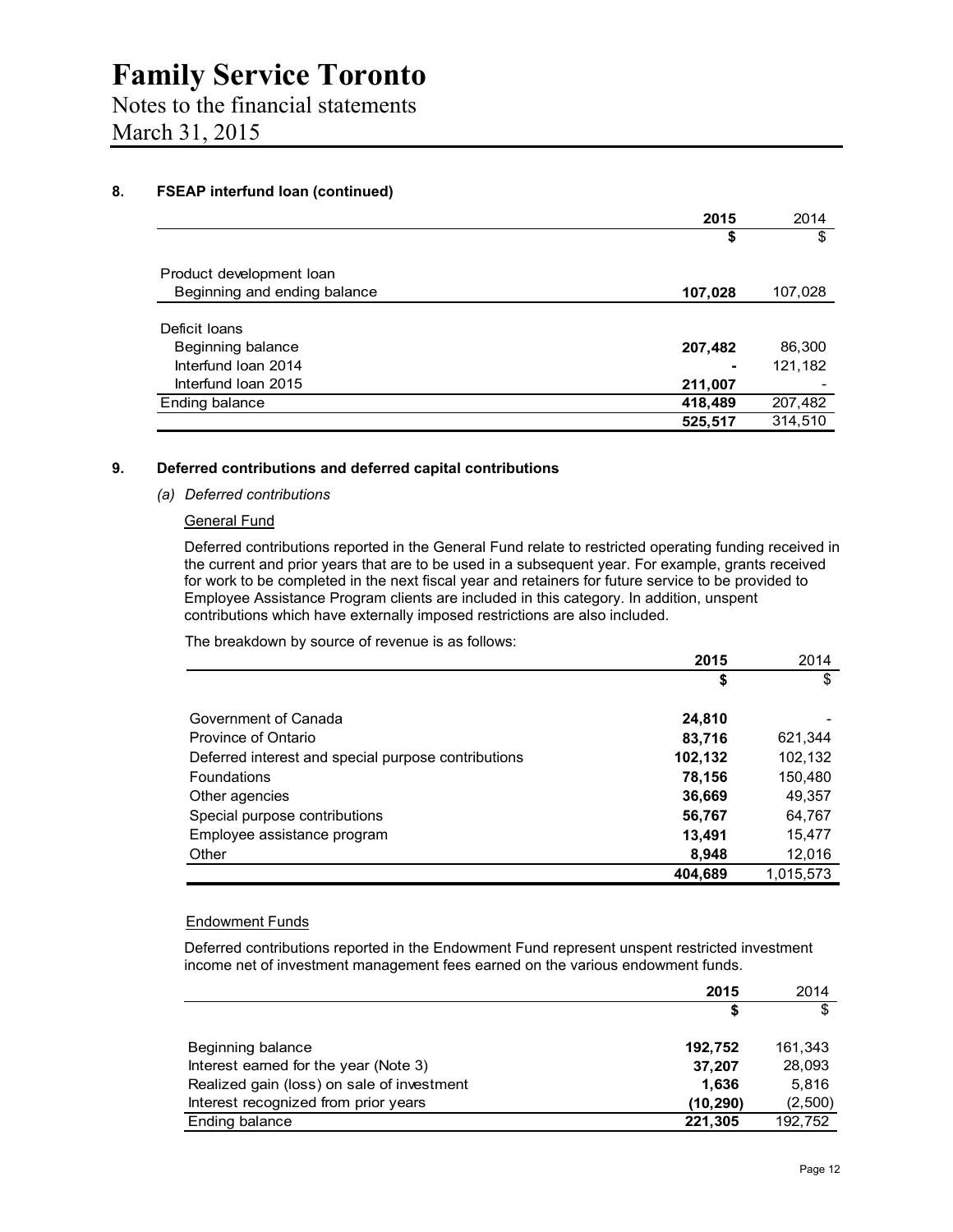#### **9. Deferred contributions and deferred capital contributions (continued)**

*(a) Deferred capital contributions (continued)* 

Capital and Learning Fund

Deferred capital contributions reported in the Capital and Learning Fund consist of the restricted contributions with which some of FST's buildings, computers, computer software and furniture and equipment were originally purchased.

The changes for the year in the deferred capital contributions balance reported in the Capital and Learning Fund are as follows:

|                                     | 2015      | 2014       |
|-------------------------------------|-----------|------------|
|                                     | \$        | \$         |
| Beginning balance                   | 640,785   | 429,608    |
| Additions                           |           |            |
| Grants received                     | 445,264   | 178,552    |
| Interest income (Note 3)            | 7.153     | 65,880     |
| Employee assistance program revenue | 10,072    | 4.994      |
| Gifts-in-kind                       |           | 127,296    |
| Amounts amortized to revenue        | (348,460) | (165, 545) |
| Ending balance                      | 754,814   | 640,785    |

#### **10. Externally restricted fund balances**

Major categories of externally imposed restrictions on fund balances are as follows:

|                            | 2015    | 2014    |
|----------------------------|---------|---------|
|                            |         | \$      |
| Hindmarsh endowment fund   | 500,100 | 500,100 |
| Other endowment funds      | 158,904 | 158.904 |
| Unrealized investment gain | 93.469  | 45,398  |
|                            | 752.473 | 704,402 |

The Hindmarsh Endowment Fund was provided in 1984 by the Atkinson Charitable Foundation to provide income for utilities, repairs and maintenance costs of the Family Life Centre located in Bolton, Ontario, a program which FST no longer operates. By agreement with the Foundation, there has been no impairment to the capital portion of the Endowment Fund, and the purpose of the interest of the Endowment Fund has been varied. The Endowment Fund interest, together with an operating grant from the Foundation, will be used towards Social Reform activities. The interest on the anonymous donation is to be used for the needs and priorities of FST.

All of the endowment funds have restrictions on the use of the interest earned by the capital in the fund. The interest earned but not yet spent to March 31, 2015 is reported as deferred contributions in the Endowment Fund (Note 9).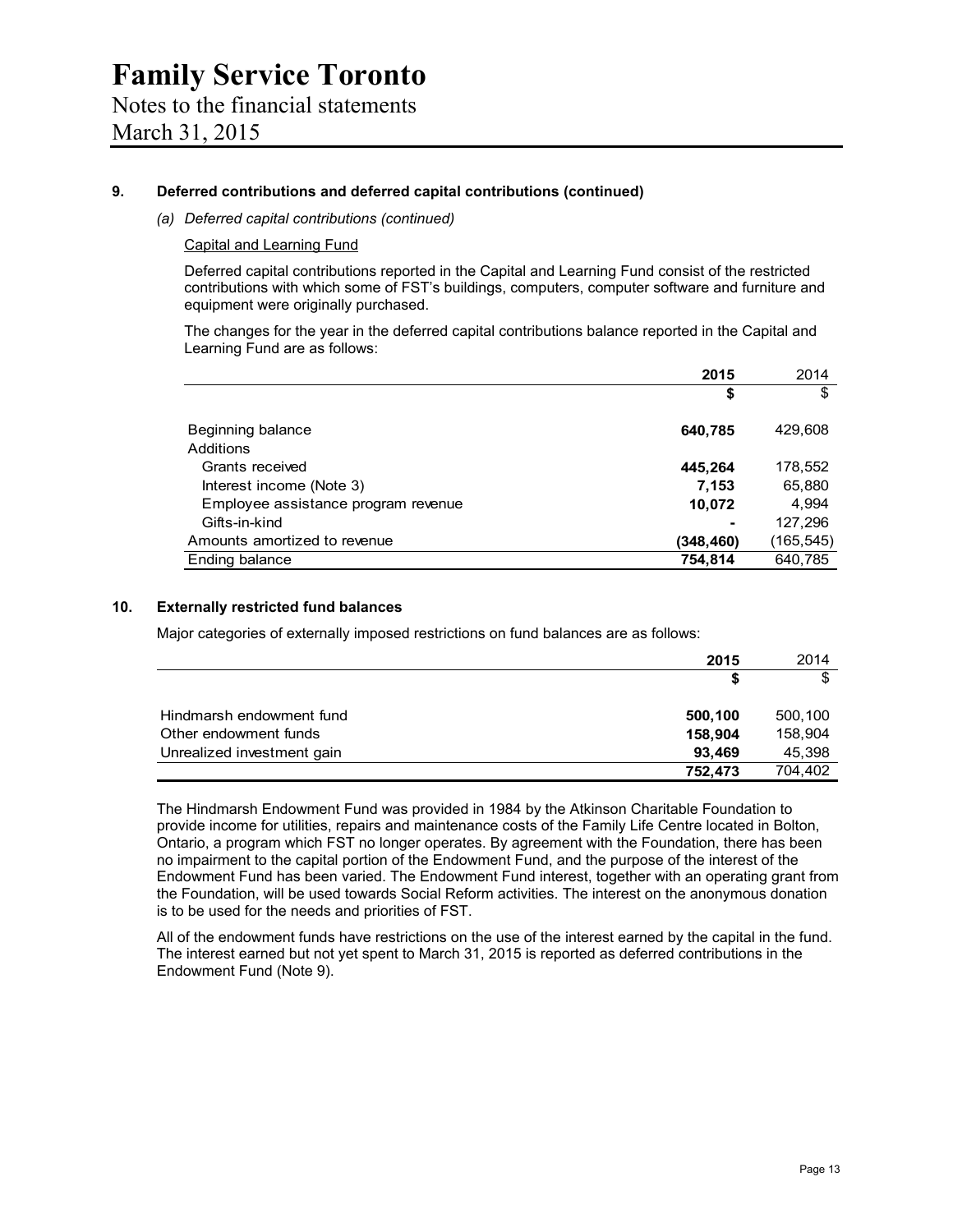#### **11. Internally restricted and invested in capital assets fund balances**

The Board of Directors has internally restricted \$3,414,356 (2014 - \$3,440,817) to be used for capital and learning requirements.

The Invested in capital assets fund consist of the following:

|                                                     | 2015       | 2014       |
|-----------------------------------------------------|------------|------------|
|                                                     | S          | \$         |
| Net book value of 355 Church Street property        | 1,915,531  | 1.828.580  |
| Leasehold improvements - 128 Sterling Road property | 309,445    |            |
|                                                     | 2,224,976  | 1,828,580  |
| Less: deferred capital contributions (Note 9)       | (754, 814) | (640, 785) |
|                                                     | 1,470,162  | 1,187,795  |

The leasehold improvements will be recovered from landlord's tenant allowance and from future program funding.

#### **12. Revenue - government**

*General Fund* 

|                                                              | 2015       | 2014       |
|--------------------------------------------------------------|------------|------------|
|                                                              | \$         | \$         |
|                                                              |            |            |
| Federal                                                      |            |            |
| Public Health Agency of Canada - Growing Up                  |            |            |
| <b>Healthy Downtown</b>                                      | 110,546    | 110,546    |
| Human Resource and Skills Development Canada                 | 234,976    | 218,406    |
| Citizenship and Immigration Canada                           | 275,260    | 295,772    |
| Provincial                                                   |            |            |
| Ministry of Community and Social Services                    | 26,286,088 | 20,624,039 |
| Toronto Central Local Health Integration Network             | 639,382    | 641,483    |
| Ministry of Health and Long-Term Care - AIDS Bureau          | 134,620    | 134,620    |
| Ministry of Health and Long-Term Care - Elderly              |            |            |
| Persons Centre                                               |            | 54,900     |
| Ministry of Attorney General                                 | 501,561    | 501,488    |
| Ministry of Education                                        |            | 9,451      |
| Ministry of Economic Development and Trade                   |            | 62,500     |
| Ministry of Citizenship, Immigration and International Trade | 107,103    |            |
| Municipal                                                    |            |            |
| City of Toronto - Community Service Partnerships             | 130,555    | 127,735    |
| City of Toronto - Social Development Investment Program      |            | 7,400      |
| City of Toronto - Investing in Neighbourhoods                | 26,009     | 70,412     |
|                                                              | 28,446,100 | 22,858,752 |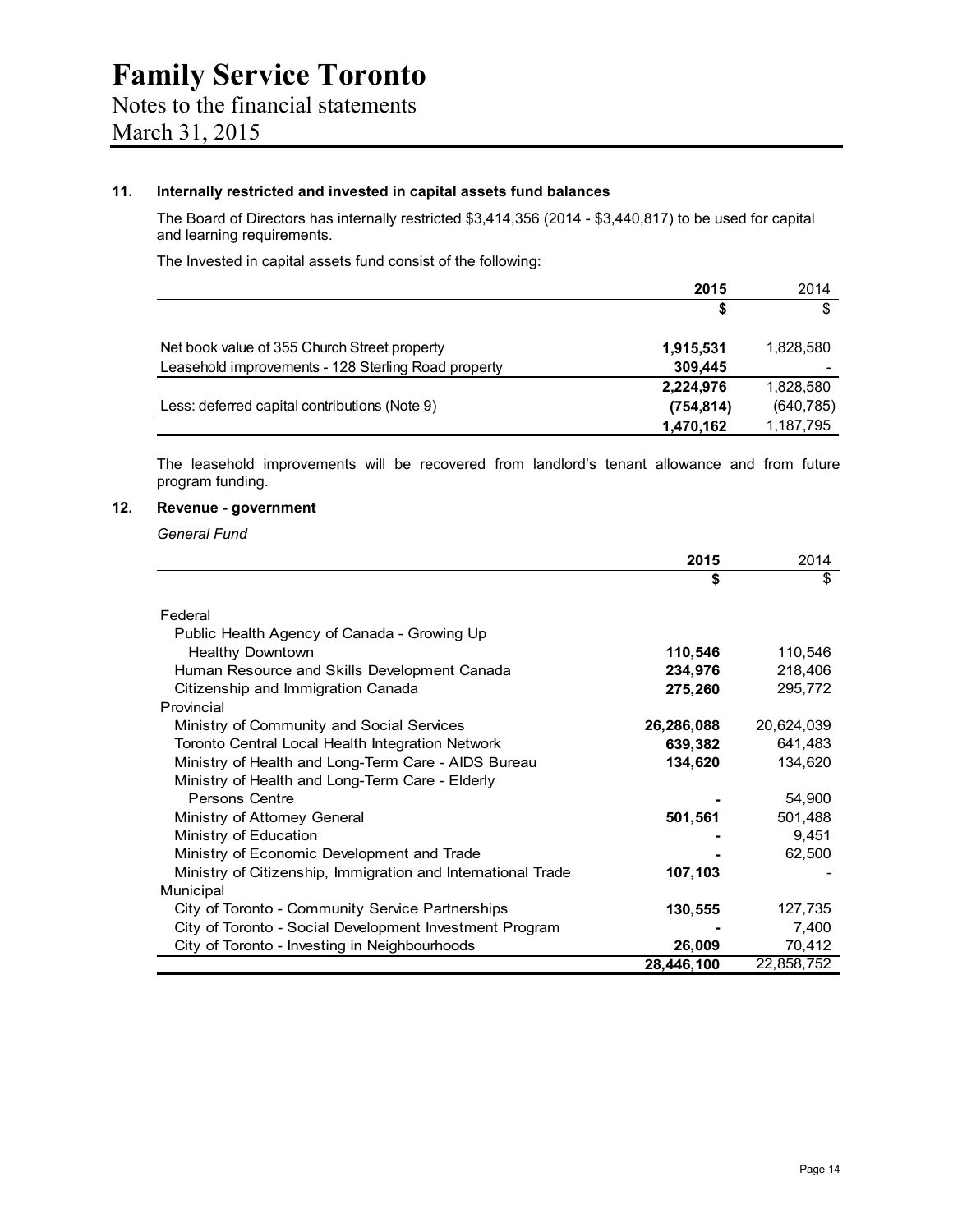### Notes to the financial statements

March 31, 2015

#### **13. Pension plan**

|                                                  | 2015 |      | 2014           |
|--------------------------------------------------|------|------|----------------|
|                                                  | \$   |      | \$             |
| Accrued benefit obligation                       |      |      |                |
| Balance, beginning of year                       |      |      | 11,707,900     |
| Interest cost on obligation                      |      |      | 82,700         |
| Benefit payments                                 |      |      | (176, 300)     |
| Settlement                                       |      |      | (11,664,200)   |
| Actuarial loss on obligation                     |      |      | 49,900         |
| Balance, end of year                             |      |      |                |
| Fair value of plan assets                        |      |      |                |
| Balance, beginning of year                       |      |      | 8,580,780      |
| Actual return on plan assets                     |      |      | (182, 580)     |
| Contributions - employer                         |      |      | 3,442,300      |
| Benefit payments                                 |      |      | (176, 300)     |
| Settlement                                       |      |      | (11, 664, 200) |
| Balance, end of year                             |      |      |                |
| Interest cost on obligation                      |      |      | 82,700         |
| Expected return on plan assets                   |      |      | (64, 313)      |
| Amortization of net actuarial loss               |      |      | 91,600         |
| Actuarial pension expense                        |      |      | 109,987        |
| Assumptions                                      |      |      |                |
|                                                  |      | 2015 | 2014           |
|                                                  |      | %    | %              |
| Discount rate                                    |      | N/A  | N/A            |
| Expected long-term rate of return on plan assets |      | N/A  | 3.00           |
| Salary growth                                    |      | N/A  | N/A            |

#### *Partial wind-up of the pension plan*

FST's board of directors approved the wind-up of the defined benefits ("DB") portion of the pension plan effective June 30, 2012. The board resolution to wind-up the DB portion was filed with the Canada Revenue Agency ("CRA") and Financial Service Commission of Ontario ("FSCO") in November 2012. Notices of the DB partial wind-up were sent to the union, deferred vested, retired and active members of the plan on and before October 31, 2012. The partial wind-up was approved by FSCO in April 2013.

The assets were distributed to the members per their choice, either as a lump sum transfer, or by purchasing an annuity by August 2013.

Special payments of \$3,481,113 were made in fiscal 2014 to the DB portion of the pension plan by the Capital and Learning Fund related to the deficiency noted above.

#### *Defined contribution plan*

The employer pension expense for the defined contributions ("DC") plan amounted to \$84,451 (2014 - \$78,139). This is in addition to the amounts noted above.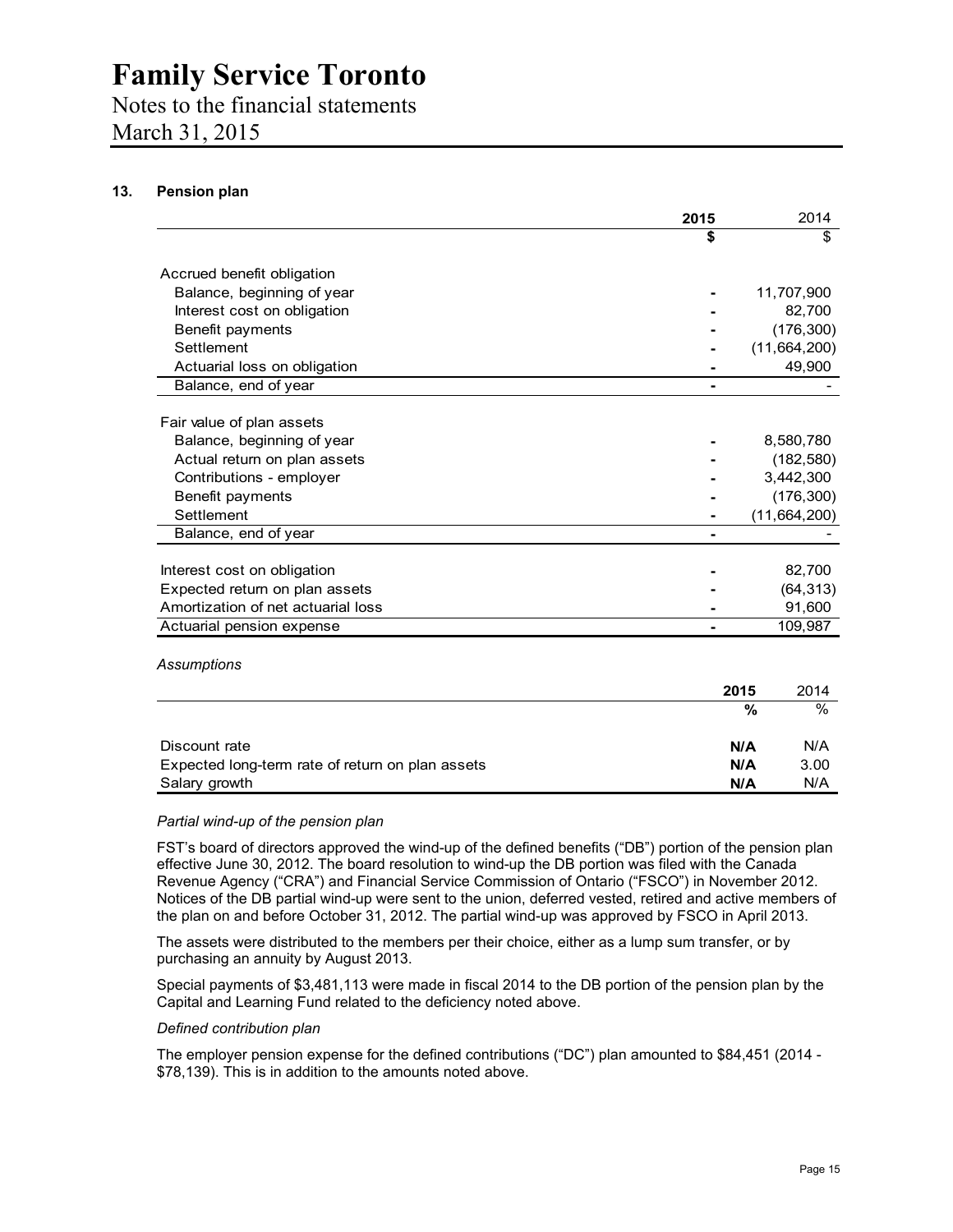Notes to the financial statements March 31, 2015

#### **14. Contracts with Ministry of Community and Social Services that are in surplus or deficit positions**

FST has a Service Contract/CFST Approval with the Ministry of Community and Social Services. A reconciliation report summarizes by service (detail code), all revenues and expenses and identifies any resulting surplus or deficit that relates to the Service Contract/CFSA Approval.

|                       | <b>DS Coord</b> |                 | <b>Adult</b>   |            |            |               |                | Group          | <b>Special</b> |           |
|-----------------------|-----------------|-----------------|----------------|------------|------------|---------------|----------------|----------------|----------------|-----------|
| Cost centre           | <b>Proc</b>     | <b>Children</b> | <b>PSW</b>     | <b>POS</b> | <b>POS</b> | <b>S.I.L.</b> | <b>Respite</b> | Living         | <b>Service</b> |           |
| MCSS detail code      | 9133            | 9252            | 8888           | 9131       | 9131       | 9112          | 9130           | 8847           | 9132           |           |
| MCSS TPBE#            | 928799          | 928799          | 928799         | 928799     | 10000840   | 928799        | 928799         | 928799         | 928799         | Sub-total |
|                       | S               | \$              | \$             |            |            |               |                | \$             | S              | S         |
| MCSS contract         | 478,341         | 286,307         | 148,856        | 1,252,063  | 174,167    | 327,581       | 83,084         | 508,268        | 934,200        | 4,192,867 |
| Miscellaneous revenue |                 |                 |                |            |            |               |                |                | 4,108          | 4,108     |
| Revenue               | 478,341         | 286,307         | 148,856        | 1,252,063  | 174,167    | 327,581       | 83,084         | 508,268        | 938,308        | 4,196,975 |
| Expenses              |                 |                 |                |            |            |               |                |                |                |           |
| <b>Salaries</b>       | 335,442         | 202,725         | 114,432        |            | 1,840      | 69,172        |                | $\blacksquare$ | 557,671        | 1,281,282 |
| Employee benefits     | 58,812          | 34,885          | 22,624         |            | 1,232      | 14,626        |                | $\blacksquare$ | 98,014         | 230,193   |
| Travel and            |                 |                 |                |            |            |               |                |                |                |           |
| communication         |                 |                 |                |            |            |               |                |                | 52,538         | 52,538    |
| Services              | 23,384          | 20,067          |                |            |            |               |                | $\blacksquare$ | 108,070        | 151,521   |
| Supplies and          |                 |                 |                |            |            |               |                |                |                |           |
| equipment             |                 |                 |                |            |            |               |                |                | 11,825         | 11,825    |
| Client purchase of    |                 |                 |                |            |            |               |                |                |                |           |
| service               |                 |                 | $\blacksquare$ | 1,240,202  | 153,679    | 287,523       | 39,539         | 420,317        | 16,610         | 2,157,870 |
| Capital purchase      |                 |                 |                |            |            |               |                | $\blacksquare$ | 8,346          | 8,346     |
| MCSS admin allocation | 43,489          | 28,630          | 11,800         | 39,220     | 17,416     | 29,494        |                |                | 89,494         | 259,543   |
|                       | 461,127         | 286,307         | 148,856        | 1,279,422  | 174,167    | 400,815       | 39,539         | 420,317        | 942,568        | 4,153,118 |
| Surplus (deficit)     | 17,214          |                 |                | (27, 359)  |            | (73, 234)     | 43,545         | 87,951         | (4,260)        | 43,857    |

A review of these reports shows the following services to be in a surplus/(deficit) position as at March 31, 2015. A summary of the contract is as follows: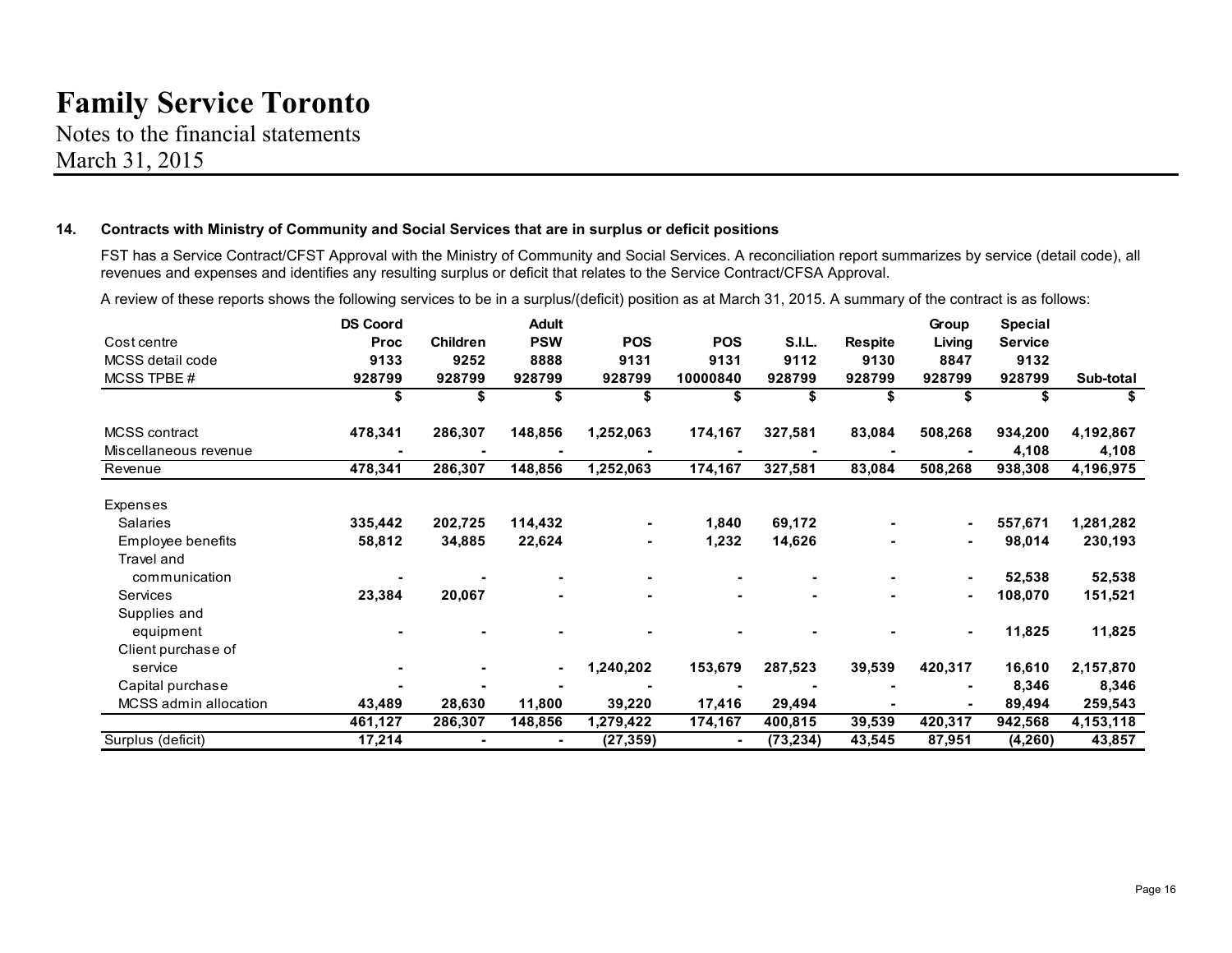Notes to the financial statements March 31, 2015

|                       |                 |                          |                 |                    |                    |                          |                 |            | 2015         | 2014       |
|-----------------------|-----------------|--------------------------|-----------------|--------------------|--------------------|--------------------------|-----------------|------------|--------------|------------|
|                       | <b>Passport</b> |                          | Person          | <b>VAW</b>         | <b>VAW</b>         | <b>VAW</b>               | $\overline{DS}$ |            |              |            |
|                       | Coord           | <b>Passport</b>          | <b>Directed</b> | <b>Counselling</b> | <b>Service Sys</b> | <b>Client</b>            | Com             |            |              |            |
| Cost centre           | <b>Process</b>  | <b>POS</b>               | <b>Planning</b> | <b>Service</b>     | Coord              | <b>Survey</b>            | Part-PDP        |            |              |            |
| MCSS detail code      | 9134            | 9134                     | 9131            | 8773               | 8787               | 8786                     | 9131            |            |              |            |
| MCSS TPBE #           | 39330           | 10000840                 | 39330           | 112876             | 112876             | 112876                   | 112876          | Sub-total  | <b>Total</b> | Total      |
|                       | \$              | \$                       | \$              | \$                 | \$                 | \$                       | \$              | \$         | \$           | \$         |
| MCSS contract         | 1,825,300       | 19,886,733               | 270,800         | 677,182            | 61,116             | 2,100                    | 52,617          | 22,775,848 | 26,968,715   | 21,249,125 |
| Miscellaneous revenue |                 |                          |                 | 61,106             |                    |                          |                 | 61,106     | 65,214       | 73,116     |
| Revenue               | 1,825,300       | 19,886,733               | 270,800         | 738,288            | 61,116             | 2,100                    | 52,617          | 22,836,954 | 27,033,929   | 21,322,241 |
| Expenses              |                 |                          |                 |                    |                    |                          |                 |            |              |            |
| <b>Salaries</b>       | 787,276         | $\blacksquare$           | 15,835          | 506,852            |                    | $\blacksquare$           | 46,552          | 1,356,515  | 2,637,797    | 2,302,654  |
| Employee benefits     | 146,979         |                          | 2,553           | 94,141             |                    | $\blacksquare$           | 6,044           | 249,717    | 479,910      | 455,883    |
| <b>Travel and</b>     |                 |                          |                 |                    |                    |                          |                 |            |              |            |
| communication         | 37,554          |                          | 120             | 9,051              |                    |                          |                 | 46,725     | 99,263       | 84,644     |
| Services              | 237,219         | $\overline{\phantom{0}}$ | 211,492         | 57,519             | 60,114             | 1,000                    | 21              | 567,365    | 718,886      | 569,947    |
| Supplies and          |                 |                          |                 |                    |                    |                          |                 |            |              |            |
| equipment             | 63,407          |                          | -               | 2,745              | 1,002              | 1,100                    |                 | 68,254     | 80,079       | 33,324     |
| Client purchase of    |                 |                          |                 |                    |                    |                          |                 |            |              |            |
| service               |                 | 19,876,651               |                 |                    |                    |                          |                 | 19,876,651 | 22,034,521   | 16,938,793 |
| Capital purchase      | 282,556         |                          | $\blacksquare$  |                    |                    |                          |                 | 282,556    | 290,902      | 99,345     |
| MCSS admin allocation | 165,937         |                          | $\blacksquare$  | 67,980             |                    | $\overline{\phantom{0}}$ |                 | 233,917    | 493,460      | 412,907    |
|                       | 1,720,928       | 19,876,651               | 230,000         | 738,288            | 61,116             | 2,100                    | 52,617          | 22,681,700 | 26,834,818   | 20,897,497 |
| Surplus               | 104,372         | 10,082                   | 40,800          | $\blacksquare$     | $\blacksquare$     | $\blacksquare$           | $\blacksquare$  | 155,254    | 199,111      | 424,744    |

#### **14. Contracts with Ministry of Community and Social Services that are in surplus or deficit positions (continued)**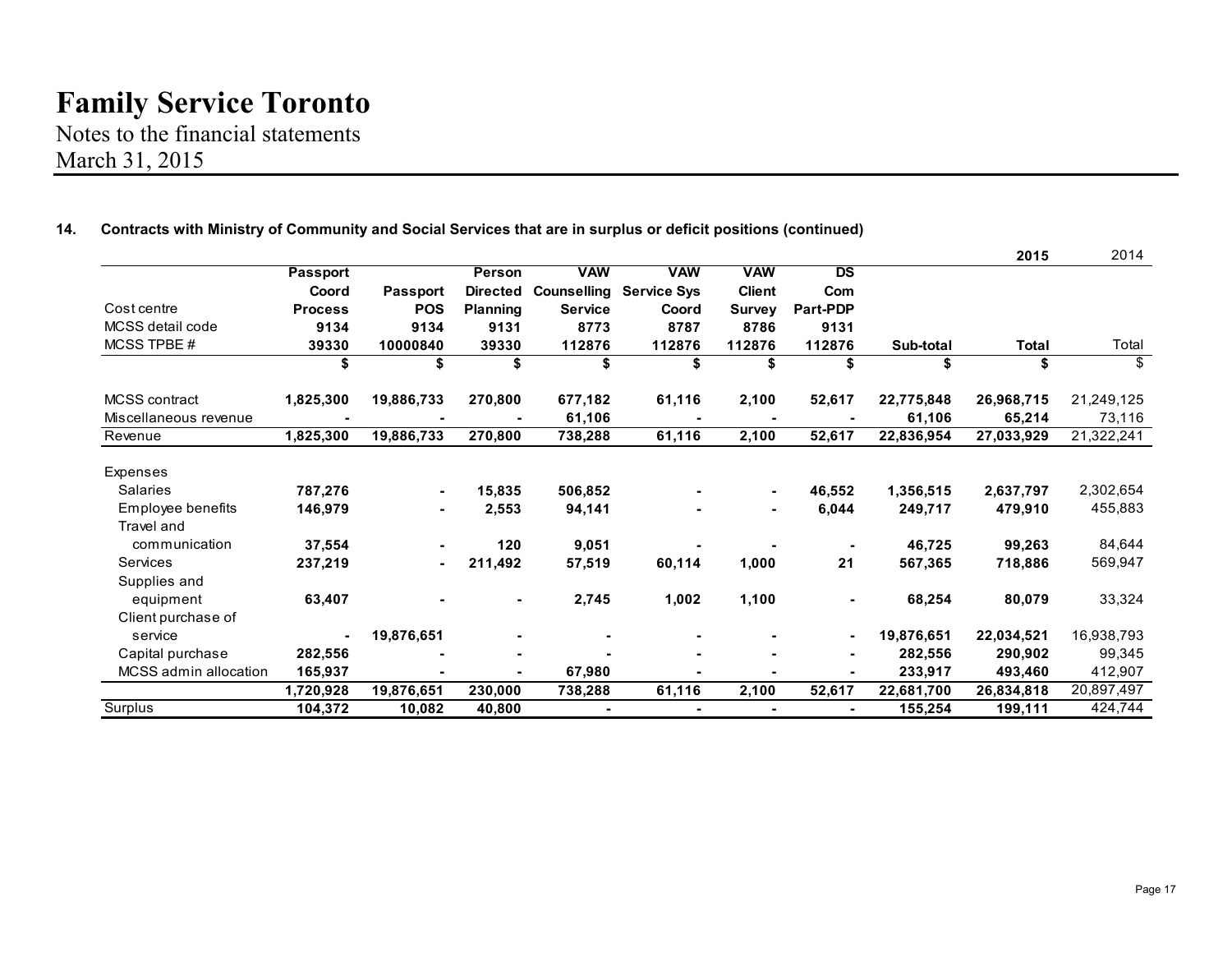### Notes to the financial statements March 31, 2015

#### **15. Contracts with Ministry of the Attorney General**

The Partner Assault Response ("PAR") program was funded by the Ministry of the Attorney General ("MAG"). Revenues and expenditures for this contract are combined with revenues and expenses of all other programs of FST in the Statement of operations. In accordance with the agreement with the MAG, the revenues and expenses related to the PAR program contract of 2014/2015 are as follows:

|                                                            | \$        | \$        |
|------------------------------------------------------------|-----------|-----------|
| Revenue*                                                   |           |           |
| Ministry of the Attorney General allocation                | 487,715   | 478,642   |
| MAG funding carried forward from 2014/15                   | 24,476    |           |
| One time funding                                           |           | 14,504    |
| <b>Other Revenues</b>                                      | 1,000     | 400       |
| Client fees                                                | 56,031    | 78,189    |
|                                                            | 569,222   | 571,735   |
| Expenses**                                                 |           |           |
| Salaries                                                   | 443,196   | 450,468   |
| <b>Benefits</b>                                            | 76,217    | 84,687    |
| Building occupancy (rent, utilities)                       | 2,962     | 3,256     |
| Telephone/communications                                   | 3,724     | 2,396     |
| Purchase of service                                        | 1,429     | 869       |
| Program office supplies                                    | 2,930     | 3,602     |
| Program equipment (to include equipment maintenance)       | 1,635     | 990       |
| Staff expenses (recruitment, travel, development)          | 835       | 991       |
|                                                            | 532,928   | 547,259   |
| Excess of revenue over expenses before the undernoted      | 36,294    | 24,476    |
| Less: revenue deferred to 2014/2015 to complete "groups in |           |           |
| progress" - approved by MAG                                |           | (24, 476) |
| Less: revenue deferred to 2015/2016 to complete "groups in |           |           |
| progress" - approved by MAG                                | (36, 294) |           |
| Excess of revenue over expenses                            |           |           |

\* \$25,664 (2014 - \$32,817) Language Interpreter Services expenses and reimbursements from MAG were excluded.

\*\* During the year, \$13,634 (2014 - \$22,143) of expenses related to the program that was covered by other sources of FST revenues was excluded.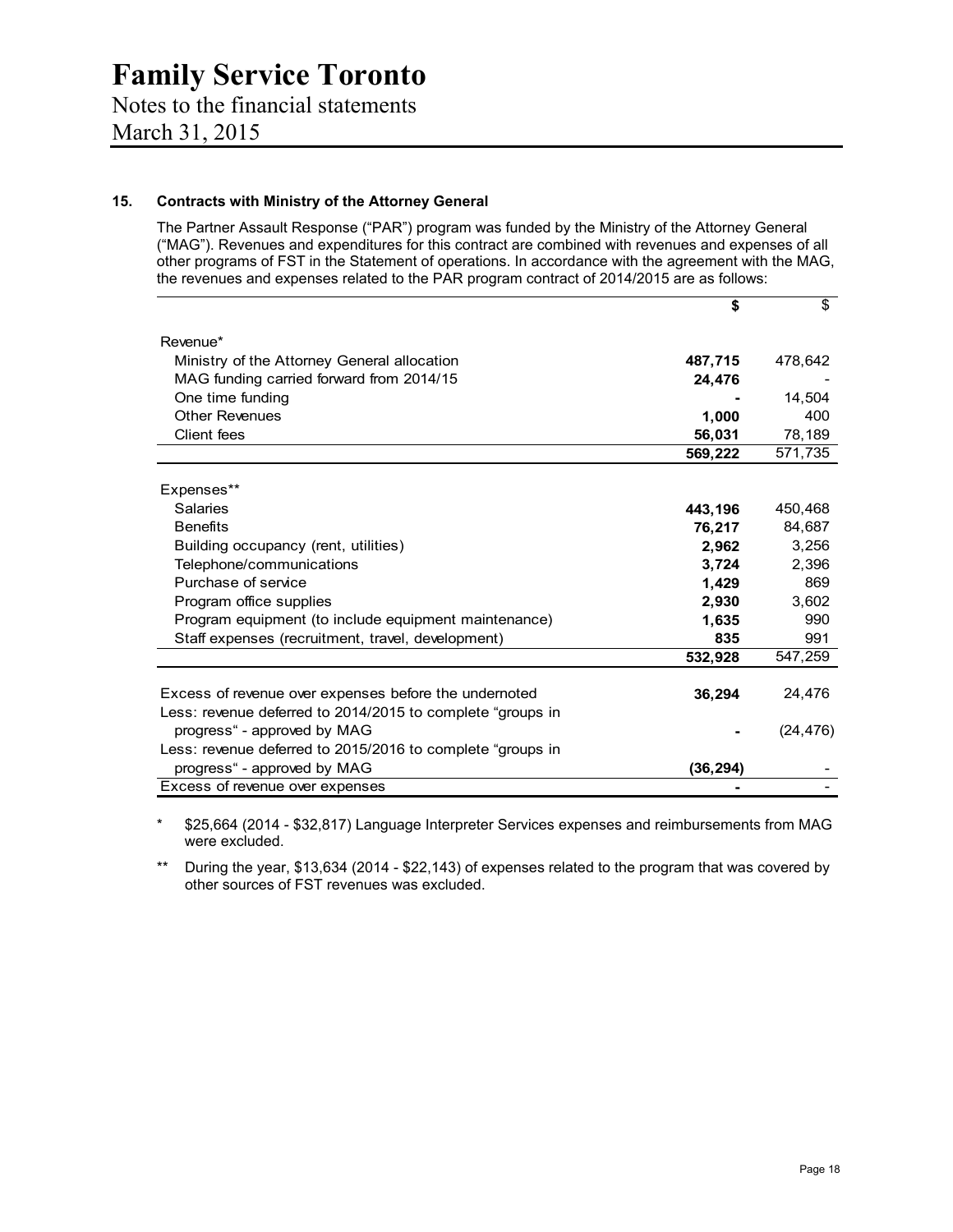#### **16. Contract with Public Health Agency of Canada**

The Growing Up Healthy Downtown ("GUHD") project is funded by Public Health Agency of Canada ("PHAC"). Revenues and expenses for this contract are combined with revenues and expenses of all other programs of FST in the Statement of operations. In accordance with the agreement with the PHAC, the revenues and expenses related to the GUHD contract of 2014/2015 are as follows:

|                                                      | 2015    | 2014    |
|------------------------------------------------------|---------|---------|
|                                                      | \$      | \$      |
| Revenue                                              | 520,200 | 520,200 |
| Expenses                                             |         |         |
| The 519 Church Street Community Centre               | 58,522  | 58,522  |
| Davenport-Perth Neighborhood Community Health Centre | 58,522  | 58,522  |
| Dixon Hall                                           | 58,522  | 58,522  |
| <b>Family Service Toronto</b>                        | 110.546 | 110.546 |
| Harbourfront Community Centre                        | 58,522  | 58,522  |
| West Neighbourhood House                             | 58,522  | 58,522  |
| University Settlement                                | 58,522  | 58,522  |
| <b>Woodgreen Community Services</b>                  | 58,522  | 58,522  |
|                                                      | 520,200 | 520,200 |
| Excess of revenue over expenses                      |         |         |

#### **17. Contract with Ministry of Health and Long-Term Care - AIDS Bureau**

The HIV/AIDS Community Counseling program of David Kelley Services was funded by the Ministry of Health and Long-Term Care-AIDS Bureau. Revenues and expenses for this contract are combined with revenues and expenses of all other programs of FST in the Statement of operations. In accordance with the agreement with the Ministry, the revenues and expenses related to the program contract of 2014/2015 are as follows:

|                                      | 2015    | 2014    |
|--------------------------------------|---------|---------|
|                                      | \$      | \$      |
| Revenue                              |         |         |
| MOHLTC - AIDS Bureau Funding Program | 134,620 | 134,620 |
| Other income                         | 27,302  | 6,590   |
|                                      | 161,922 | 141,210 |
|                                      |         |         |
| Expenses                             |         |         |
| <b>Salaries</b>                      | 132,836 | 110,890 |
| <b>Benefits</b>                      | 24,507  | 26,054  |
| Supplies and other expenses          | 2,041   | 1,753   |
| Protected allocations                | 2,538   | 2,513   |
|                                      | 161,922 | 141,210 |
| Excess of revenue over expenses      |         |         |

#### **18. Additional disclosures**

FST is covered under the Broader Public Sector Accountability Act and Public Sector Salary Disclosure Act. Salaries of affected personnel are reported to the Ontario Government.